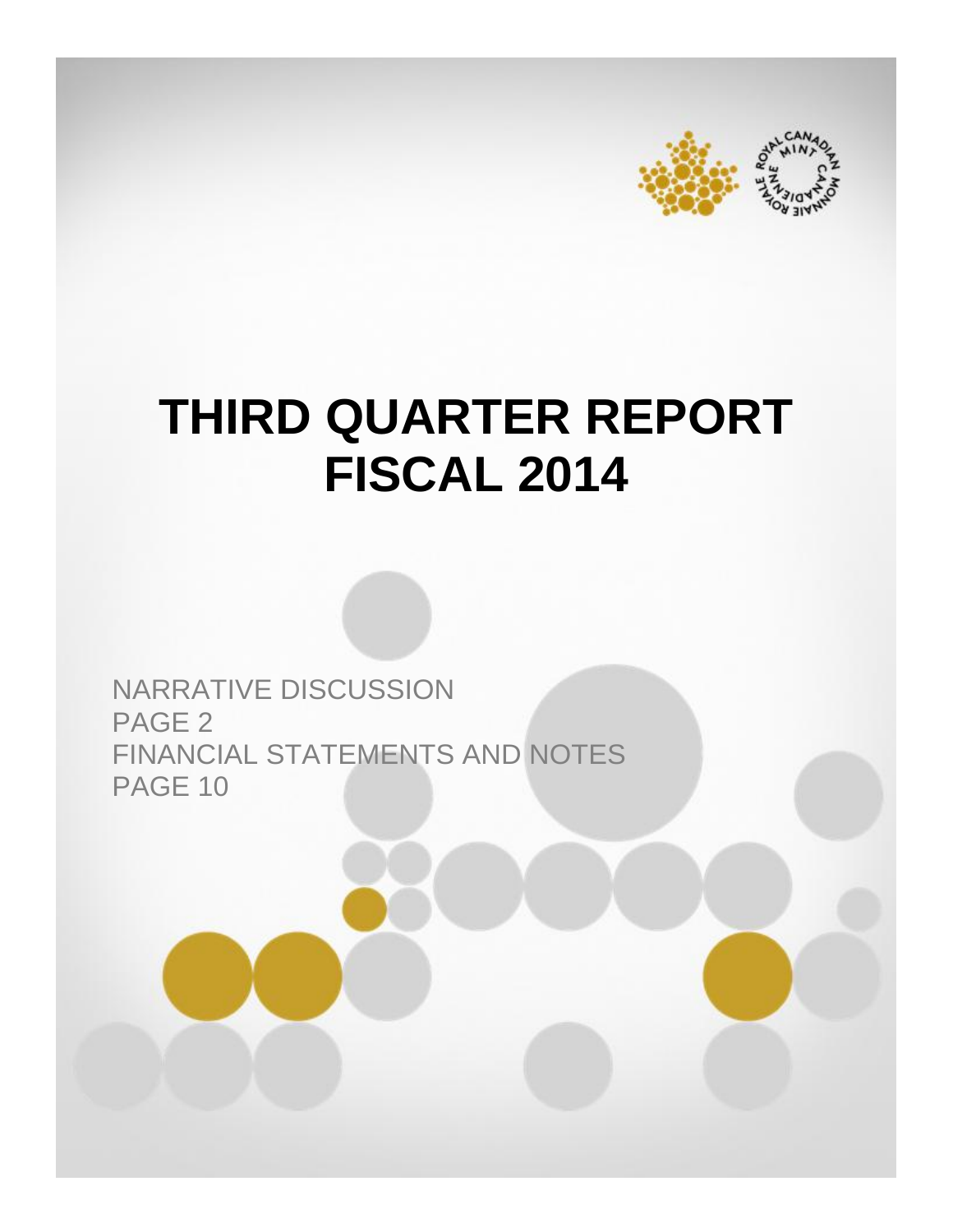# **NARRATIVE DISCUSSION**

# **BASIS OF PRESENTATION**

The Royal Canadian Mint has prepared this report as required by section 131.1 of the *Financial Administration Act* using the standard issued by the Treasury Board of Canada. This narrative should be read in conjunction with the unaudited condensed consolidated financial statements.

The Mint has prepared these unaudited condensed consolidated financial statements for the 13 and 39-week periods ended September 27, 2014 and September 28, 2013 in compliance with International Financial Reporting Standards (IFRS).

#### **PERFORMANCE**

#### **Consolidated results and financial performance**

*(in CAD \$ millions for the 13- and 39-week periods ended September 27, 2014 and September 28, 2013)*

|                     | 13 weeks ended |  |      |  |                  | 39 weeks ended                                                                |  |                                             |  |      |  |     |            |
|---------------------|----------------|--|------|--|------------------|-------------------------------------------------------------------------------|--|---------------------------------------------|--|------|--|-----|------------|
|                     |                |  |      |  |                  | 27-Sep-14 28-Sep-13 \$ Change % Change 27-Sep-14 28-Sep-13 \$ Change % Change |  |                                             |  |      |  |     |            |
| Revenue             | \$ 500.5       |  |      |  | 678.3 \$ (177.8) |                                                                               |  | $(26.2)\%$ \$ 1,739.6 \$ 2,592.1 \$ (852.5) |  |      |  |     | $(32.9)\%$ |
| Profit before taxes | 8.2            |  | 12.5 |  | (4.3)            | $(34.4)\%$                                                                    |  | 43.1                                        |  | 37.9 |  | 5.2 | 13.7%      |
| Profit after taxes  | 6.1            |  | 9.3  |  | (3.2)            | $(34.4)\%$                                                                    |  | 32.3                                        |  | 28.4 |  | 3.9 | 13.7%      |

|                        | As at      |            |           |          |  |  |
|------------------------|------------|------------|-----------|----------|--|--|
|                        | 27-Sep-14  | 31-Dec-13  | \$ Change | % Change |  |  |
| Cash                   | 94.6<br>\$ | 63.2<br>\$ | \$31.4    | 49.7%    |  |  |
| <b>Inventories</b>     | 93.8       | 98.0       | (4.2)     | (4.3)%   |  |  |
| Capital assets         | 254.9      | 255.4      | (0.5)     | (0.2)%   |  |  |
| Total assets           | 474.4      | 458.4      | 16.0      | 3.5%     |  |  |
| <b>Working Capital</b> | 139.1      | 114.9      | 24.2      | 21.1%    |  |  |

*NOTE: The Mint's fiscal year ends on December 31.* 

# **CONSOLIDATED OVERVIEW**

Consolidated revenue for the 13 weeks ended September 27, 2014 was \$500.5 million, a 26.2% decline from \$678.3 million in the same period in 2013. The variance was driven primarily by the continuing decline in the gold price and bullion demand, a trend that reversed in September with a resurgence of myriad economic and geopolitical concerns. The decline in gold bullion sales was compounded by a decline in revenue in the Foreign and Canadian Circulation business lines, primarily the Alloy Recovery Program (ARP). This was partially offset by continuing strength in demand for the Mint's numismatic products.

Consolidated profit before taxes declined 34.4% to \$8.2 million in the third quarter of 2014 from \$12.5 million in the same period in 2013, primarily due to a decline in profit from Bullion, Refinery and ETR partially offset by an improvement in contribution from the Foreign and Numismatic and Collectibles business lines. Profit after taxes declined by 34.4% to \$6.1 million for the third quarter of 2014 from \$9.3 million in 2013. Consolidated total assets increased to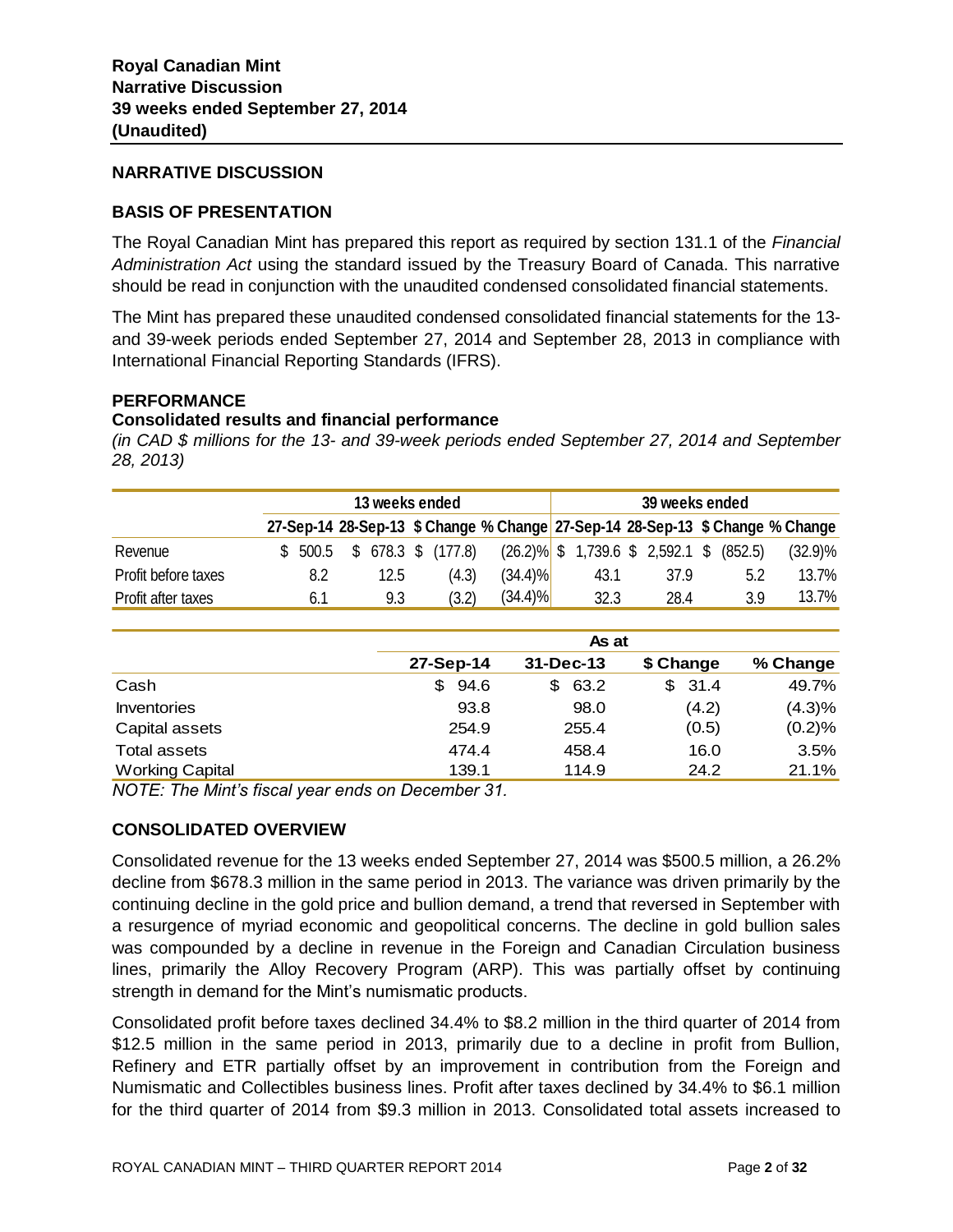\$474.4 million at September 27, 2014 from \$458.4 million at December 31, 2013 due primarily to an increase in cash to \$94.6 million from \$63.2 million at December 31, 2013. Capital assets were stable at \$254.9 million with the completion of the Mint's major capital projects. The surplus inventories held by the Mint during the second quarter of 2014 to mitigate the possible disruption in production that might have occurred with the implementation of the new enterprise resource planning system have been reduced to \$93.8 million, a historically normal level.

Consolidated revenue for the 39 weeks to September 27, 2014 was \$1,739.6 million, a 32.9% decline over revenue in the same period in 2013. Consolidated profits before taxes for the yearto-date increased 13.7% to \$43.1 million from \$37.9 million in the same period in 2013 while profits after taxes increased 13.7% to \$32.3 million from \$28.4 million.

As at September 27, 2014, the Mint had exceeded the operating and financial annual targets established in the Corporate Plan approved by the Government of Canada in November 2013.

# **CORPORATE DEVELOPMENTS**

During the quarter, the Mint selected The Boston Consulting Group (BCG) to help explore how best to divest the MintChip™ digital currency product. The selection of BCG was the result of an open, competitive procurement process. Over the coming months, BCG will support the Mint in packaging the MintChip™ assets, determining the best approach to identifying and engaging interested parties, and identifying the optimal path forward for divestment.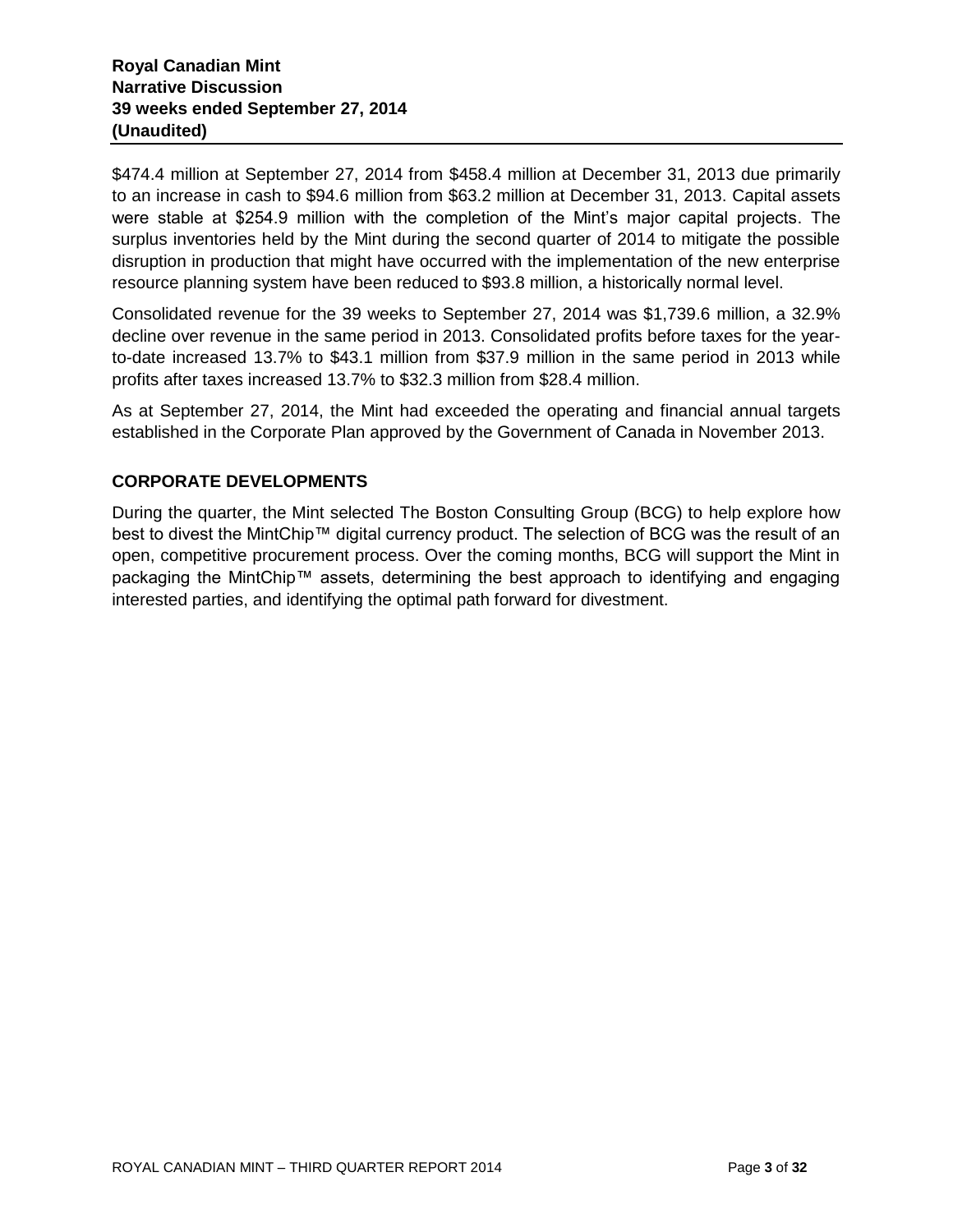# **PERFORMANCE BY BUSINESS LINE**

#### **Revenue by Business Line**

*(in CAD \$ millions for the 13- and 39-week periods ended September 27, 2014 and September 28, 2013)*

|                             |           | 13 weeks Ended |            |              | 39 weeks Ended   |             |             |         |  |
|-----------------------------|-----------|----------------|------------|--------------|------------------|-------------|-------------|---------|--|
|                             | 27-Sep-14 | 28-Sep-13      | \$ Change  |              | Change 27-Sep-14 | 28-Sep-13   | \$ Change   | Change  |  |
| Canadian Circulation        | \$32.4    | 36.5<br>\$.    | (4.1)<br>S | $(11.2)\%$   | 93.3<br>S.       | 100.1<br>S. | (6.8)<br>\$ | (6.8)%  |  |
| Numismatic and Collectibles | 45.2      | 38.8           | 6.4        | <b>16.5%</b> | 135.1            | 120.8       | 14.3        | 11.8%   |  |
| Foreign                     | 13.1      | 17.3           | (4.2)      | $(24.3)\%$   | 53.9             | 42.5        | 11.4        | 26.8%   |  |
| Bullion, Refinery and ETR   | 410.2     | 585.7          | (175.5)    | $(30.0)\%$   | 1.457.5          | 2.328.7     | (871.2)     | (37.4)% |  |

# **Operating Highlights and Analysis of Results**

## **Canadian Circulation:**

Revenue for the business line was \$32.4 million for the 13 weeks ended September 27, 2014, an 11.2% decline from revenue of \$36.5 million in the same period in 2013. The variance was driven primarily by a 39.2% decline in revenue from the Alloy Recovery Program (ARP).

The Mint sold 102.1 million coins to the Department of Finance during the quarter compared to 24.2 million coins sold in the third quarter of 2013. Consumer demand for coinage is stable, and the supply of coins that returned into the market in 2013 due to the accelerated recycling of all coins triggered by the withdrawal of the penny has been depleted.

Under the Alloy Recovery Program (ARP), the Mint recovered and sold 162.7 metric tonnes of nickel and 57.0 metric tonnes of cupronickel during the 13 weeks ended September 27, 2014 compared to 379.3 metric tonnes of nickel and 57.0 metric tonnes of cupronickel in the same period in 2013. ARP revenue for the quarter declined 39.2% to \$5.0 million from \$8.3 million in the third quarter of 2013. This variance in the volume of metal recovered reflects a decline in the volume of coins recycled; the Mint also recovers fewer pre-2001 coins every year from the coins that are recycled. The decline in revenue reflects the decline in volume offset by higher base metal prices.

The Mint continued to work with financial institutions and coin recycling companies to ensure pennies continue to be recovered efficiently; during the quarter, 267 million pennies were redeemed. Close to five billion pennies have been recovered from the market place since February 2013, placing the Mint on target to recover six billion pennies by February 2016. All proceeds from the reclamation of scrap metals are returned to the Government.

For the 39 weeks to September 27, 2014, revenue from the business line declined 6.8% to \$93.3 million from \$100.1 million in the same period in 2013. It recovered and sold 506.0 metric tonnes of nickel and 171.0 metric tonnes of cupronickel compared to 1,026.8 metric tonnes of nickel and 190.0 metric tonnes of cupronickel in the same period in 2013.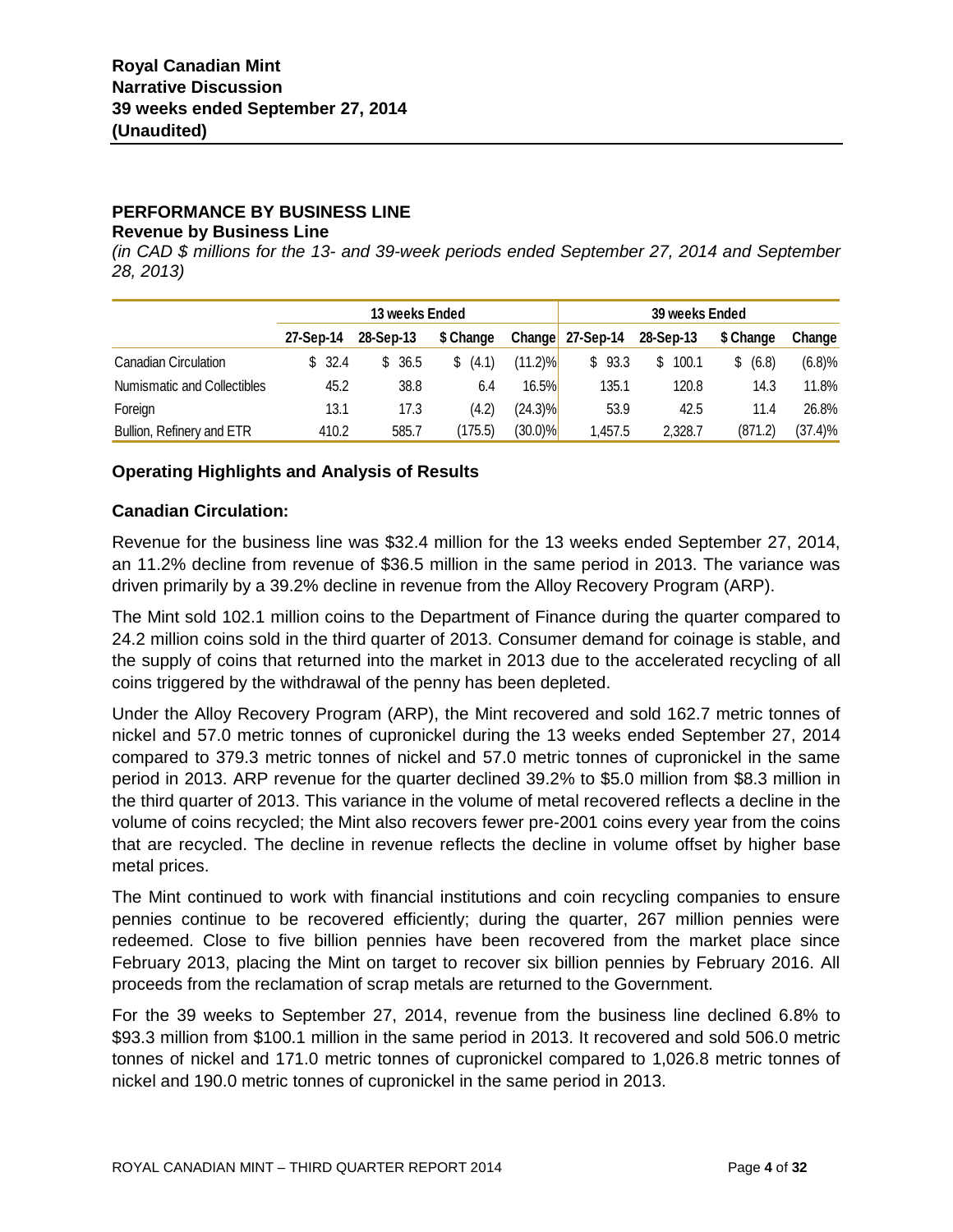As manager of Canada's coinage system, the Mint constantly monitors coin inventories across the country to ensure sufficient supply is available at all times in all regions to meet the coinage needs of Canadian consumers. There were no inventory imbalances in any region of the country.

**Numismatics and Collectibles:** Demand continues to build for the Mint's numismatic products driving revenue up 16.5% to \$45.2 million during the 13 weeks ended September 27, 2014 compared to \$38.8 million in the same period in 2013. The Mint issued 77 new numismatic coins during the quarter compared to 54 in the same period in 2013. There were 22 sell-outs during the quarter compared to 16 sell-outs in the same period in 2013.

Demand was particularly strong for premium and technology coins. The one-kilo pure gold Year of the Sheep coin sold out in 23 days. A set of three coins featuring images from well-known Emily Carr works of art also sold out in just seven days. The Mint released four Superman<sup>TM</sup> coins during the quarter, including a 14KT gold Superman™ coin. All four Superman<sup>™</sup> coins sold out in three days or less. Two face-value programs were launched: a \$50 for \$50 fine silver Snowy Owl and a \$200 for \$200 Towering Forests. Coins aimed at expanding demand in the U.S. included a new series of coins featuring prehistoric animals; the first coin in this series is a Woolly Mammoth that was produced in gold and silver.

The continuing growth in demand for the Mint's numismatic coins despite soft economic conditions has been sustained by better aligning the product portfolio with the needs of collectors, targeted marketing throughout the quiet months of the summer and improvements to the quality of customer experience through highly personalized care. During the quarter, the Mint's marketing program included direct marketing through freestanding inserts, direct response television advertisements, targeted email campaigns and telemarketing. The Mint also held three Master Club events at its boutiques in Vancouver, Winnipeg and Ottawa.

The Mint attended the American Numismatic Association trade show and the Royal Canadian Numismatic Association trade show in August and participated in the Mint Directors Conference technical committee meeting in Finland in September.

Revenue for the business line was \$135.1 million during the 39 weeks ended September 27, 2014 compared to \$120.8 million in the same period in 2013. The Mint has issued 193 new numismatic coins during the year to date compared to 158 in the same period in 2013. There have been 55 sell-outs in the year to date compared to 41 sell-outs in the same period in 2013.

**Foreign:** The Mint shipped 402.0 million coins and blanks to nine countries during the 13 weeks ended September 27, 2014 compared to 595.7 million coins and blanks shipped to nine countries in the third quarter of 2013. Revenue declined 24.3% to \$13.1 million from \$17.3 million in the same time period in 2013. The decline in revenue reflects the timing of shipments. During the quarter, the Mint won a contract to produce circulation coins. The Mint continues to compete aggressively to expand its share of the foreign circulation coinage market by developing new products, such as double-annealed nickel, non-cyanide diffusion bronze coins,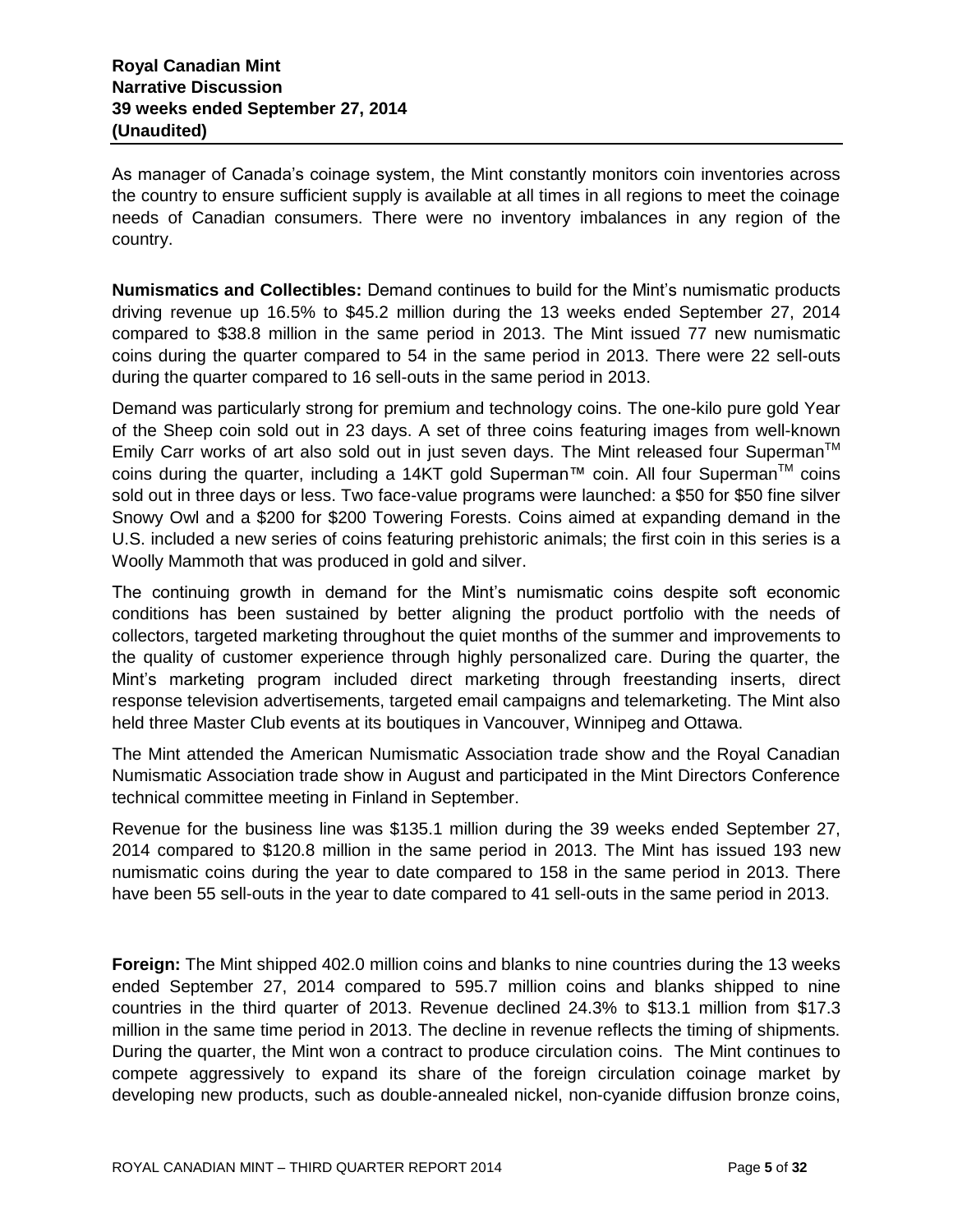non-cyanide diffusion brass and sophisticated embedded security features. Using its proprietary technology, the Mint produced one million blanks during the quarter for shipment in October. This is the world's first coin produced with non-cyanide diffusion bronze and the only commercial option to meet growing market demand for the environmentally-friendly production of yellow coins. The process also reduces tarnishing. The Mint has purchased capital equipment to support high volume production of this process beginning in 2015.

As a technology leader, the Mint is expanding its revenue stream from licensing, royalty and technology transfer fees. During the quarter, it secured a consulting contract with a South American customer for a numismatic project and the Mint's technical consulting contract with an Asian nation advanced into Phase II. To further capitalize on the Mint's expertise, the Mint has identified potential audiences and developed formal curricula for training and consulting offerings related to coining technologies, marketing, security and circulation coin management for delivery through the research and development facilities in Ottawa and Winnipeg.

In the 39 weeks ended September 27, 2014, the Mint produced and shipped 1.8 billion coins and blanks to 13 countries compared to 1.4 billion coins and blanks to 16 countries in the same period in 2013. Revenue increased 26.8% to \$53.9 million in the year to date compared to \$42.5 million in the same period last year. During the 39-week period, the Mint secured five contracts to produce circulation and numismatic coins for four countries compared to 12 contracts with 12 countries in the same period in 2013.

**Bullion, Refinery and ETR:** Revenue declined 30.0% to \$410.2 million during the 13 weeks ended September 27, 2014 from \$585.7 million in the same period in 2013. The volume of Gold Maple Leaf (GML) sales declined 29.7% to 137 thousand ounces compared to 195 thousand ounces in the same period in 2013. Sales of Silver Maple Leaf (SML) coins declined 19.4% to 5.4 million ounces from 6.7 million ounces in the same period last year.

As in the second quarter of fiscal 2014, the decline in GML demand during July and August reflected the shift in investor sentiment as global economies appeared to be recovering. This reversed in early September with sombre economic news coming from Europe and China, and as geopolitical tensions in the Middle East caused the price of oil to drop. The price of gold dropped from \$US1,340.25 per ounce in early July to \$US1,213.50 in September. Demand jumped 250% in September as buyers of the physical asset re-entered the market in Asia, Europe and North America. The price of silver followed a similar pattern, dropping from a high of US\$21.50 per ounce in mid July to a low of US\$17.11 at the end of September. During the quarter, the Mint issued several special products including a one-gram legal tender gold bullion coin, packaged in sets of 25 coins, and a 10-ounce silver bar. It also launched the second in a four-coin series depicting birds of prey at the American Numismatics Association trade show in August.

The Mint's margins on products were maintained despite intense competition.

During the quarter, the Mint issued 4,914 Silver Exchange-Traded Receipts (ETRs) following completion of the exercise of 2014 Purchase Rights under the Canadian Silver Reserves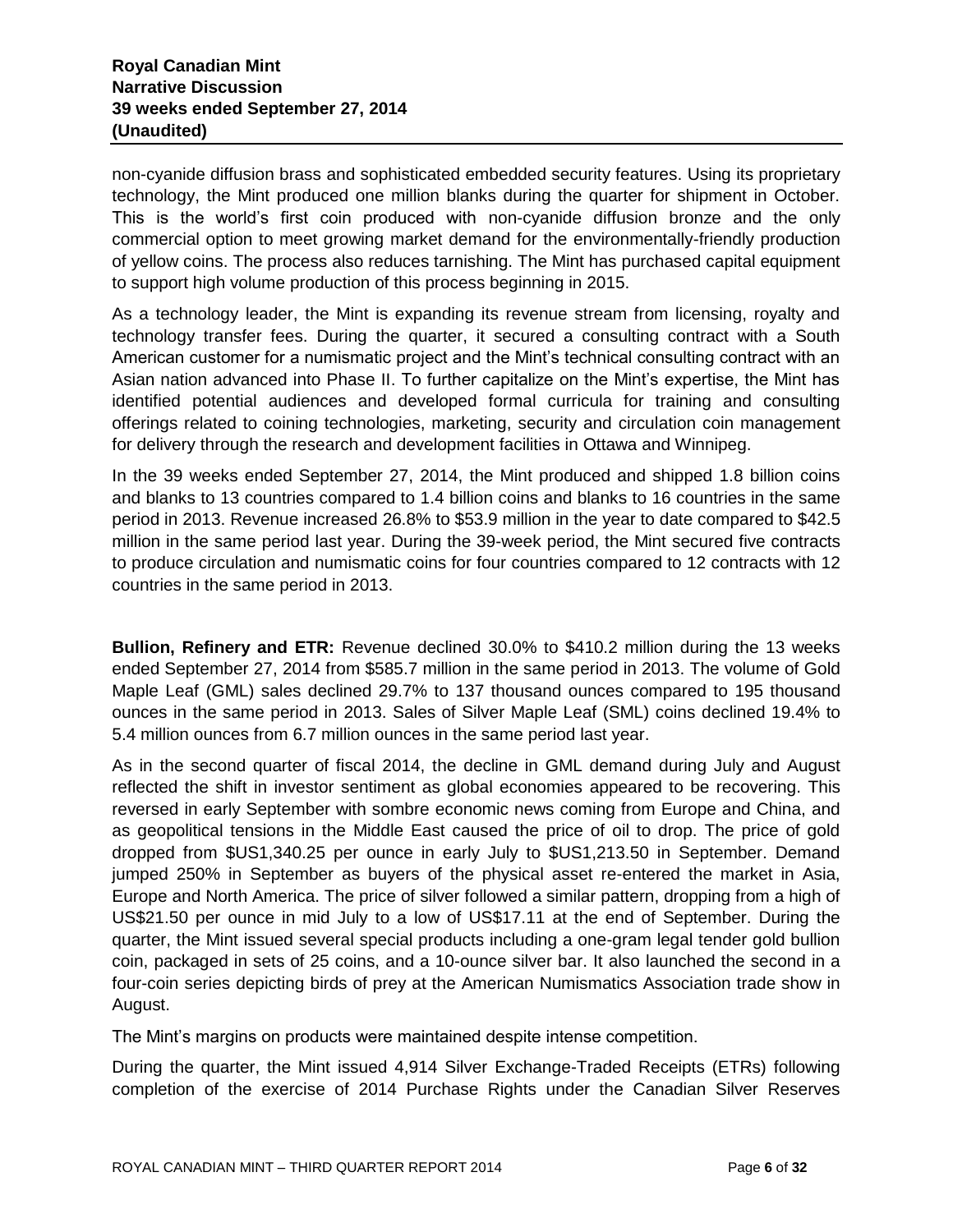Program. A total of 3,100 purchase rights were exercised at a price of \$20.00 for gross proceeds of \$62,000. After deducting expenses associated with the exercise of the rights, net proceeds of \$60,760 were applied to purchase approximately 3,020 ounces of silver bullion on behalf of ETR holders who exercised purchase rights. Net redemptions of 1.39 million Gold ETRs reduced assets under management by 20,800 ounces or approximately 8%. Silver assets under management saw slight net growth due to the execution of the purchase rights.

Revenue from refining gold decreased modestly to \$3.7 million from \$4.4 million in the same period in 2013. During the quarter, the Mint undertook a significant modernization project for a customer under which old gold bars were upgraded to modern standards. Revenue from refining silver was stable. Sales of one-kilogram bullion bars tracked the sale of bullion coins. Demand from individual and institutional customers for storage of physical precious metal was stable.

During the 39 weeks ended September 27, 2014, Bullion, Refinery and ETR revenue declined 37.4% to \$1,457.9 million from \$2,328.7 million in the same period in 2013. Sales of GML coins declined 45.9% to 474 thousand ounces from 876 thousand ounces in 2013 while sales of SML coins declined 1.0% to 20.9 million ounces from 20.7 million ounces in the previous year.

# **LIQUIDITY AND CAPITAL RESOURCES**

Capital expenditures decreased to \$5.0 million for the 13 weeks to September 27, 2014 compared to \$7.6 million in the same period in 2013. The decline reflects the completion of several major capital projects including the completion of the Winnipeg manufacturing facility expansion, the implementation of the ERP (Enterprise Resource Planning) upgrade and the development of additional space for the storage of precious metals. Capital projects during the quarter included renovations at the Ottawa facilities as well as new equipment for the Winnipeg and Ottawa facilities.

During the 39 weeks ended September 27, 2014, capital expenditures were \$15.9 million compared to \$36.9 million in the same period in 2013.

# **RISKS TO PERFORMANCE**

There has not been any material change in the risks to performance discussed in the Management's Discussion and Analysis in the 2013 Annual Report.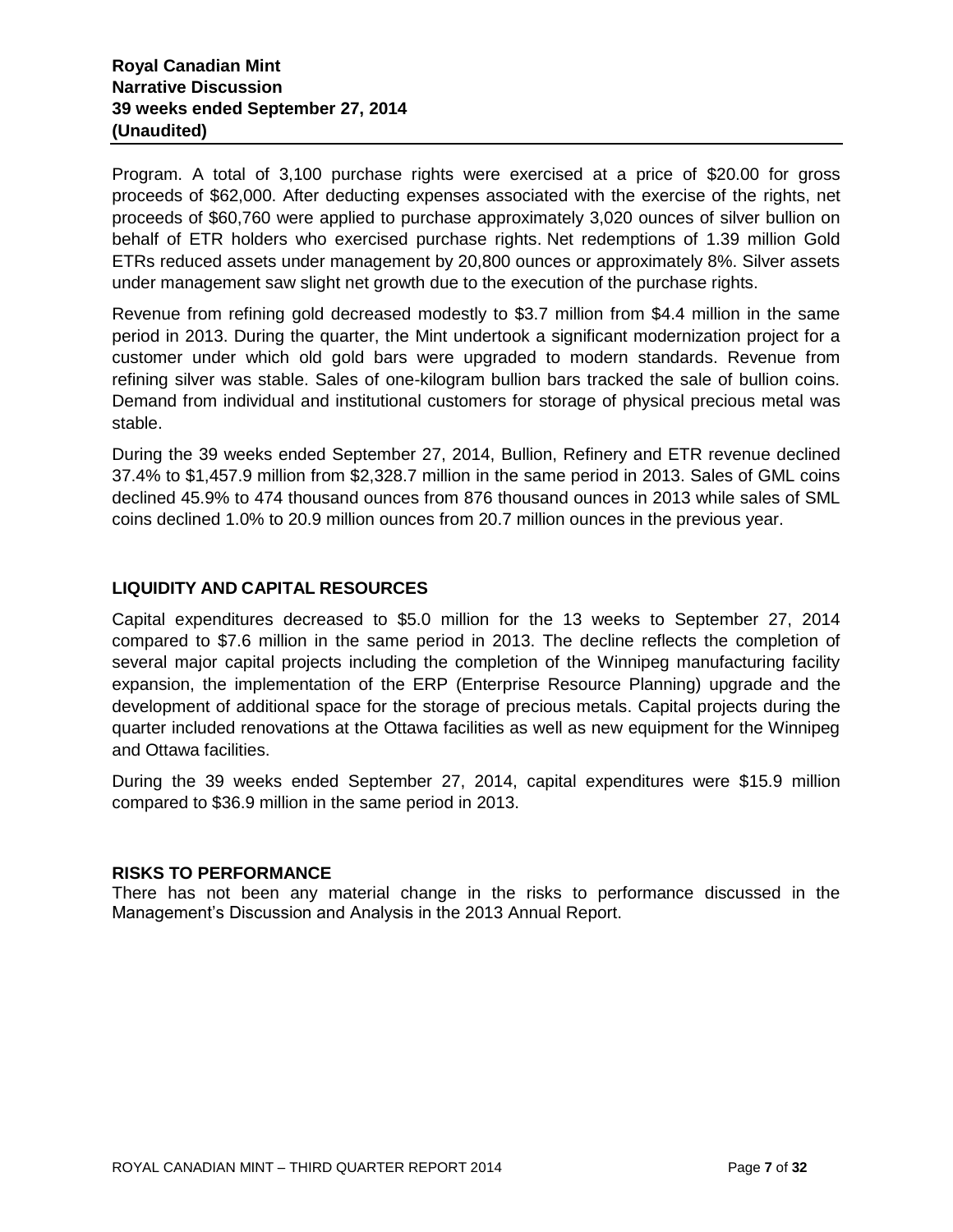# **OUTLOOK**

The robust numismatic demand experienced throughout 2012 and 2013 continues to build in 2014. The Mint expects to release in excess of 250 numismatic coins by year-end as it continues to build its customer base in existing markets and to open new markets. The Mint cannot predict the precious metals market, but the rebound in the Bullion, Refinery and ETR business experienced at the end of Q3 is expected to continue into Q4 with the resurgence in economic and geopolitical concerns. The Foreign business line is building momentum on the strength of superior product and services supported by the emphasis on consulting and training. It continues to target 15% of available global market for circulation coinage by 2020. Despite the volumes of coins being recycled and the impact on demand for new coins, Canadian circulation coinage revenue 2014 is not expected to vary significantly from 2013.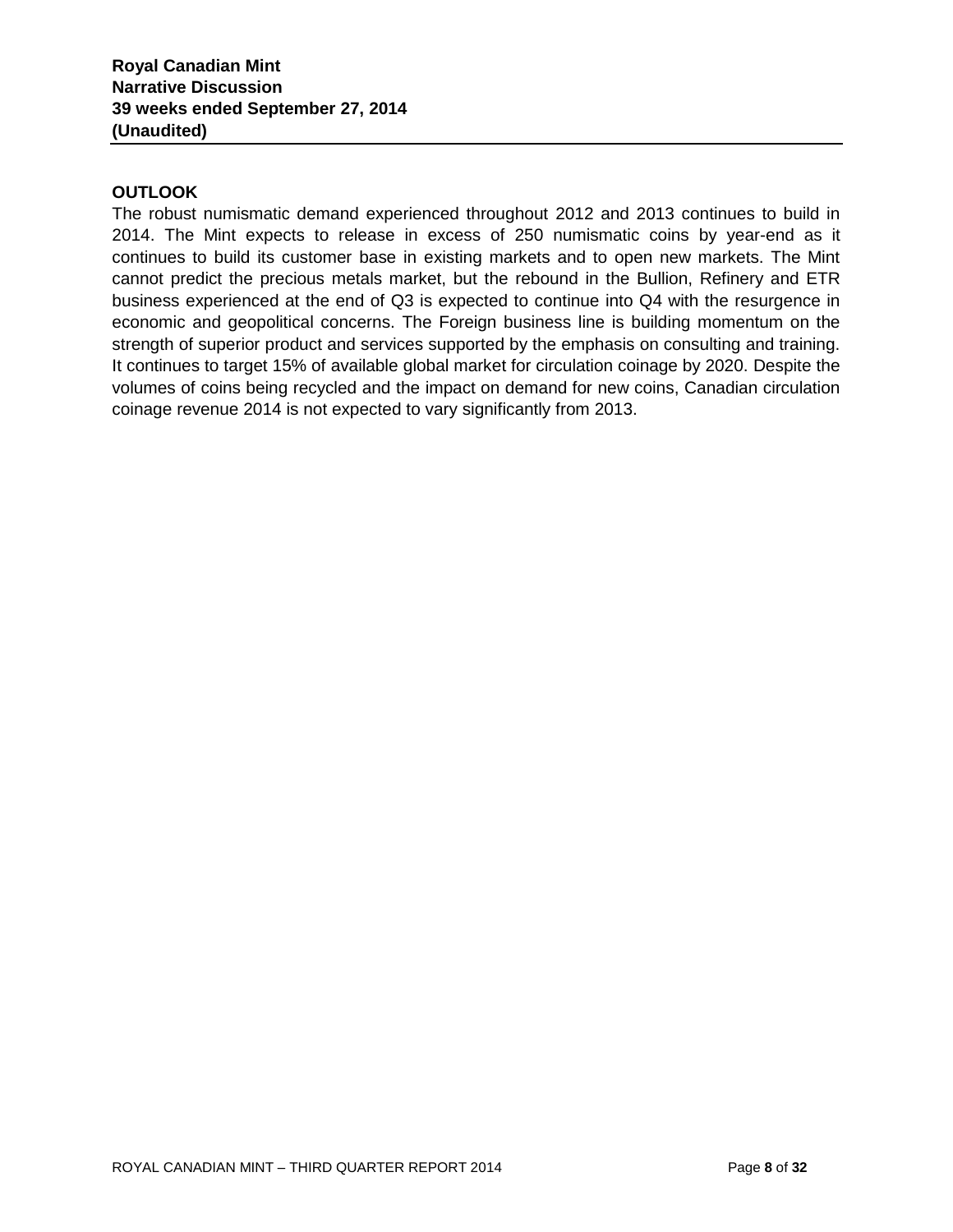#### **Statement of Management Responsibility by Senior Officials**

Management is responsible for the preparation and fair presentation of these condensed consolidated quarterly financial statements in accordance with *IAS 34 Interim Financial Reporting* and requirements in the Treasury Board of Canada *Standard on Quarterly Financial Reports for Crown Corporations* and for such internal controls as management determines is necessary to enable the preparation of condensed consolidated quarterly financial statements that are free from material misstatement. Management is also responsible for ensuring all other information in this quarterly financial report is consistent, where appropriate, with the condensed consolidated quarterly financial statements.

To the best of our knowledge, these unaudited condensed consolidated quarterly financial statements present fairly, in all material respects, the financial position, results of operations and cash flows of the corporation, as at the date of and for the periods presented in the condensed consolidated quarterly financial statements.

f. Marc (Suice

Ottawa, Canada November 26, 2014

Ondré Cubrez

J. Marc Brûlé, CPA, CA André Aubrey, CPA, CA

*Interim President and CEO Interim Vice-President Finance & Administration*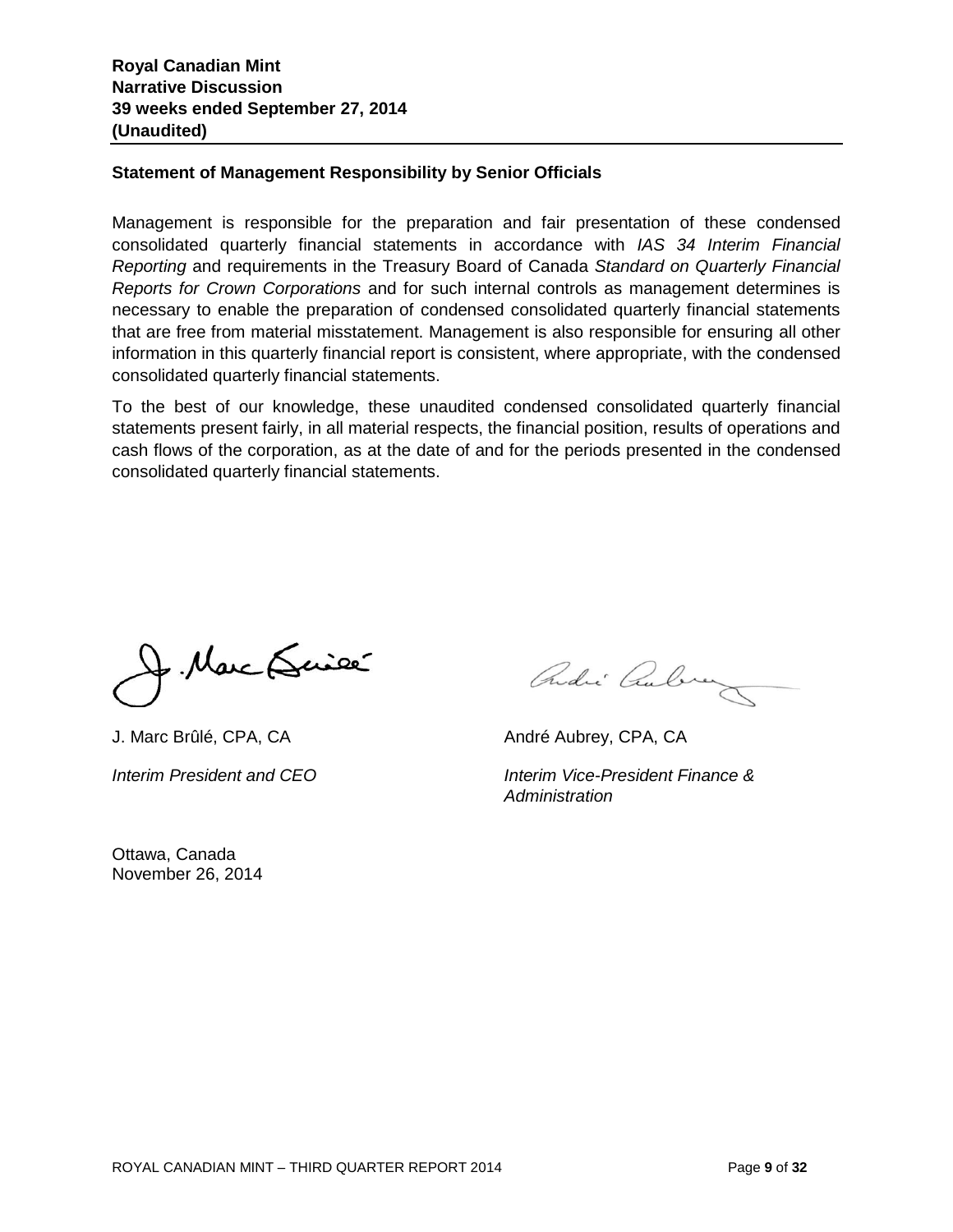#### **ROYAL CANADIAN MINT CONDENSED CONSOLIDATED STATEMENT OF FINANCIAL POSITION Unaudited**

|                                                 |                  |                                      | As at   |               |
|-------------------------------------------------|------------------|--------------------------------------|---------|---------------|
| (CAD\$ thousands)                               | <b>Notes</b>     | September 27, 2014 December 31, 2013 |         |               |
| <b>Assets</b>                                   |                  |                                      |         |               |
| Cash                                            | 4                | \$                                   | 94,607  | \$<br>63,228  |
| Accounts receivable                             | 5                |                                      | 27,174  | 38,741        |
| Prepaid expenses                                |                  |                                      | 2,422   | 1,678         |
| Inventories                                     | 6                |                                      | 93,789  | 97,986        |
| Derivative financial assets                     | $\overline{7}$   |                                      | 959     | 463           |
| <b>Current assets</b>                           |                  |                                      | 218,951 | 202,096       |
| Derivative financial assets                     | 7                |                                      | 349     | 688           |
| Property, plant and equipment                   | 8                |                                      | 237,180 | 238,215       |
| Investment property                             |                  |                                      | 236     | 236           |
| Intangible assets                               | 8                |                                      | 17,669  | 17,186        |
| <b>Total assets</b>                             |                  | \$                                   | 474,385 | \$<br>458,421 |
| <b>Liabilities</b>                              |                  |                                      |         |               |
| Accounts payable and accrued liabilities        |                  | \$                                   | 57,405  | \$<br>70,597  |
| Loans payable                                   |                  |                                      | 7,596   | 7,528         |
| Deferred revenue                                |                  |                                      | 9,345   | 3,922         |
| Income taxes payable                            |                  |                                      | 2,000   | 499           |
| Employee benefits                               | $\boldsymbol{9}$ |                                      | 1,745   | 2,257         |
| Derivative financial liabilities                | $\overline{7}$   |                                      | 1,760   | 2,412         |
| <b>Current liabilities</b>                      |                  |                                      | 79,851  | 87,215        |
| Derivative financial liabilities                | 7                |                                      | 1,178   | 137           |
| Loans payable                                   |                  |                                      | 41,968  | 41,972        |
| Deferred tax liabilities                        |                  |                                      | 16,287  | 16,329        |
| <b>Employee benefits</b>                        | 9                |                                      | 9,581   | 9,581         |
| <b>Total liabilities</b>                        |                  |                                      | 148,865 | 155,234       |
| <b>Shareholder's equity</b>                     |                  |                                      |         |               |
| Share capital (authorised and issued 4,000 non- |                  |                                      |         |               |
| transferable shares)                            |                  |                                      | 40,000  | 40,000        |
| Retained earnings                               |                  |                                      | 287,260 | 264,979       |
| Accumulated other comprehensive income (losses) |                  |                                      | (1,740) | (1,792)       |
| Total shareholder's equity                      |                  |                                      | 325,520 | 303,187       |
| Total liabilities and shareholder's equity      |                  | \$                                   | 474,385 | \$<br>458,421 |
|                                                 |                  |                                      |         |               |

Commitments, contingencies and guarantees (note 14).

The accompanying notes are an integral part of these condensed consolidated financial statements.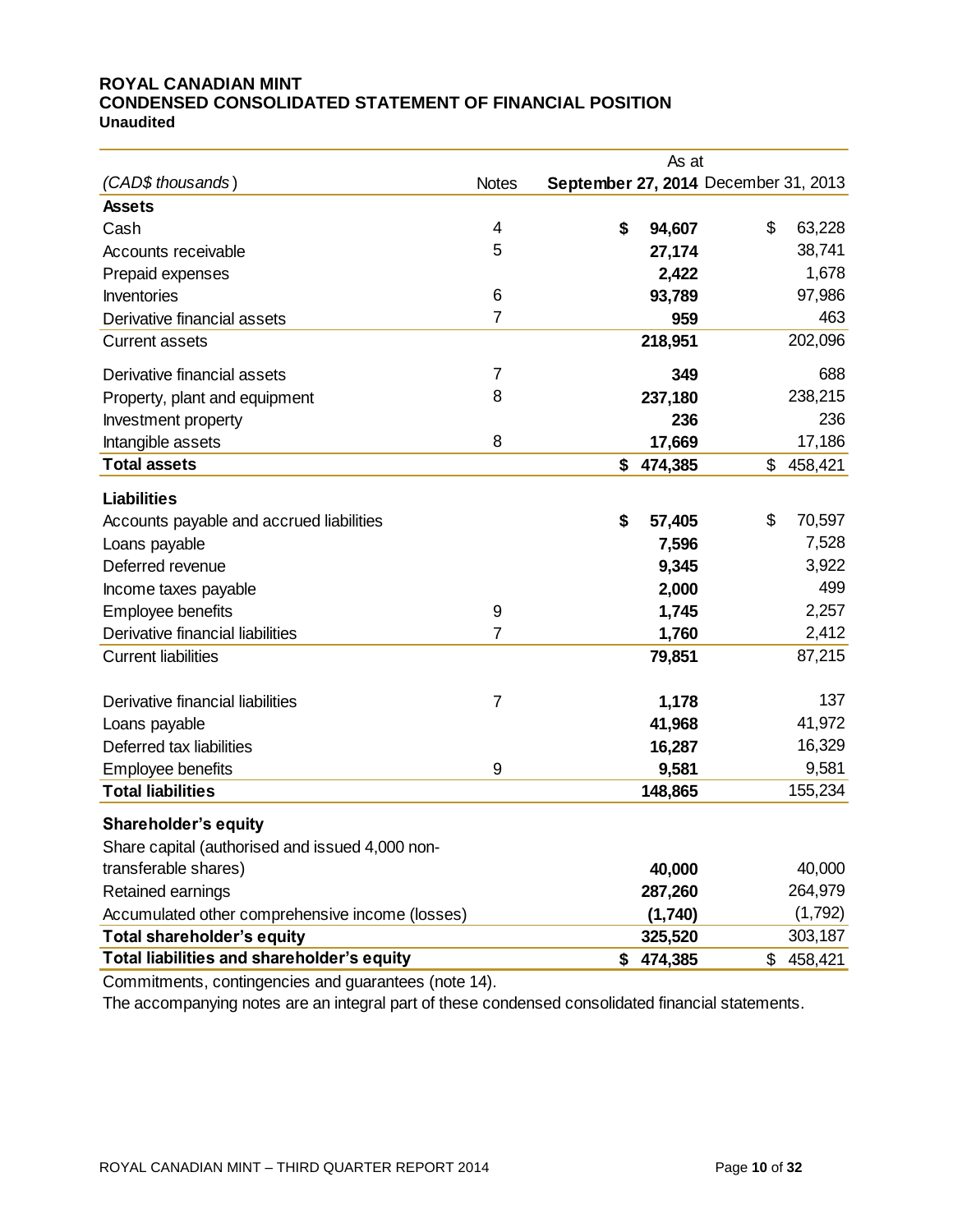# **ROYAL CANADIAN MINT CONDENSED CONSOLIDATED STATEMENT OF COMPREHENSIVE INCOME Unaudited**

|                                                                 |              | 13 weeks ended |                             | 39 weeks ended  |                 |  |  |
|-----------------------------------------------------------------|--------------|----------------|-----------------------------|-----------------|-----------------|--|--|
|                                                                 | <b>Notes</b> | September 27,  | September 28, September 27, |                 | September 28,   |  |  |
| (CAD\$ thousands)                                               |              | 2014           | 2013                        | 2014            | 2013            |  |  |
| Revenues                                                        | 10, 13       | 500,499<br>\$  | \$ 678,260                  | 1,739,601<br>\$ | \$<br>2,592,062 |  |  |
| Cost of goods sold                                              |              | 459,784        | 632,750                     | 1,596,186       | 2,458,985       |  |  |
| Gross profit                                                    |              | 40,715         | 45,510                      | 143,415         | 133,077         |  |  |
| Other operating expenses                                        |              |                |                             |                 |                 |  |  |
| Marketing and sales expenses                                    |              | 17,779         | 18,438                      | 56,215          | 54,885          |  |  |
| Administration expenses                                         | 12           | 13,810         | 14,772                      | 42,915          | 40,820          |  |  |
| Other operating expenses                                        |              | 31,589         | 33,210                      | 99,130          | 95,705          |  |  |
| Operating profit                                                |              | 9,126          | 12,300                      | 44,285          | 37,372          |  |  |
| Net foreign exchange gains (losses)                             |              | (738)          | 310                         | (633)           | 534             |  |  |
| Finance income (costs), net                                     |              |                |                             |                 |                 |  |  |
| Finance income                                                  |              | 124            | 65                          | 301             | 393             |  |  |
| Finance costs                                                   |              | (272)          | (224)                       | (807)           | (422)           |  |  |
| Finance income (costs), net                                     |              | (148)          | (159)                       | (506)           | (29)            |  |  |
| Profit before income tax                                        |              | 8,240          | 12,451                      | 43,146          | 37,877          |  |  |
| Income tax expense                                              |              | 2,139          | 3,113                       | 10,865          | 9,469           |  |  |
| Profit for the period                                           |              | 6,101          | 9,338                       | 32,281          | 28,408          |  |  |
| Other comprehensive income                                      |              |                |                             |                 |                 |  |  |
| Items that will be reclassified subsequently to profit or loss: |              |                |                             |                 |                 |  |  |
| Net unrealized gains (losses) on cash flow hedges               |              | (610)          | 1,030                       | (2, 343)        | (1, 517)        |  |  |
| Reclassification of net realized gains (losses) on              |              |                |                             |                 |                 |  |  |
| cash flow hedges transferred from other                         |              |                |                             |                 |                 |  |  |
| comprehensive income                                            |              | 937            | 924                         | 2,395           | 901             |  |  |
| Other comprehensive income (losses), net of tax                 |              | 327            | 1,954                       | 52              | (616)           |  |  |
| <b>Total comprehensive income</b>                               |              | \$6,428        | \$<br>11,292                | 32,333<br>\$    | \$<br>27,792    |  |  |

The accompanying notes are an integral part of these condensed consolidated financial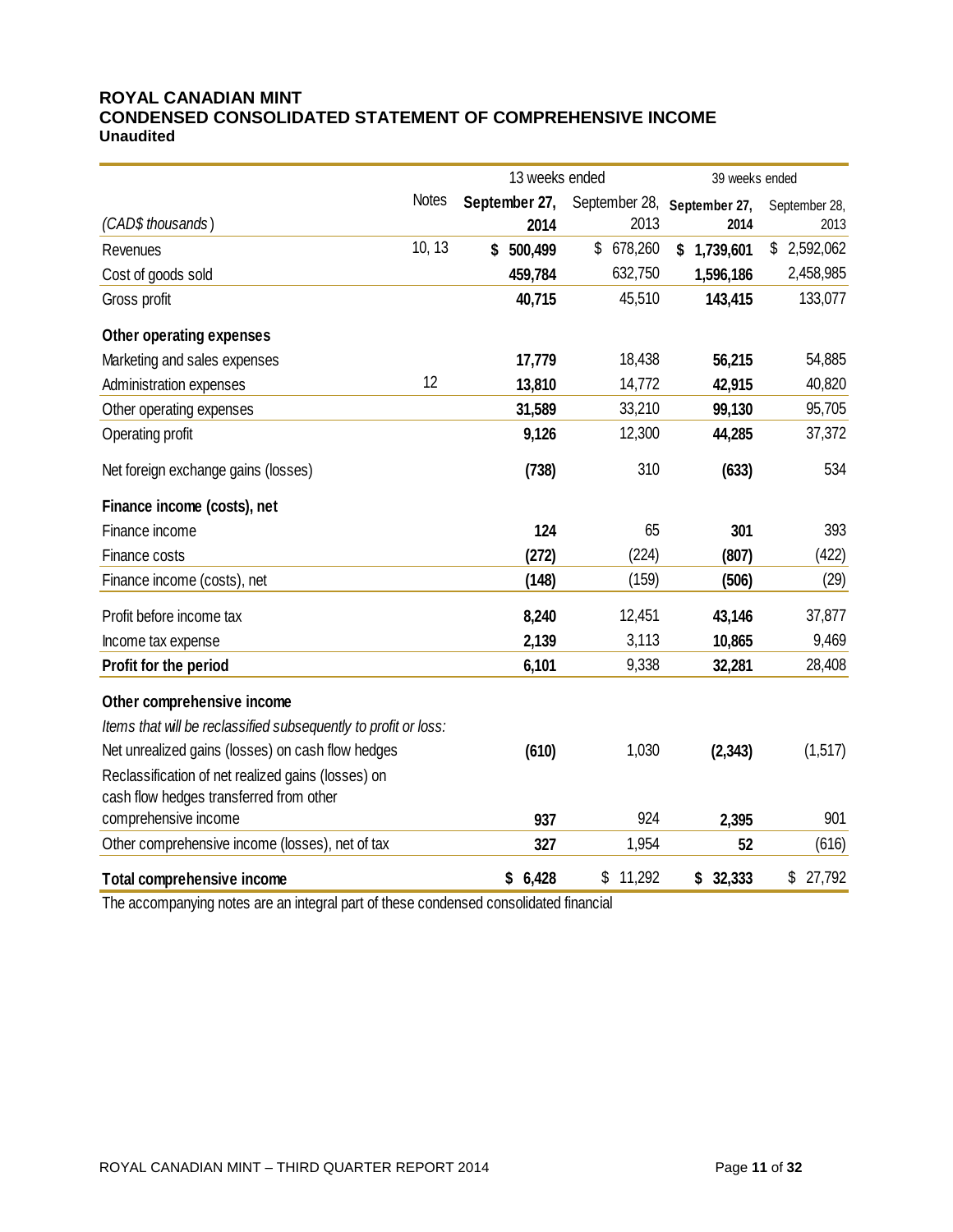#### **ROYAL CANADIAN MINT CONDENSED CONSOLIDATED STATEMENT OF CHANGES IN EQUITY Unaudited**

# **13 weeks ended September 27, 2014**

|                                  |   |                      |    | income ("AOCI") (Net        |                                |    |              |
|----------------------------------|---|----------------------|----|-----------------------------|--------------------------------|----|--------------|
| (CAD\$ thousands)                |   | <b>Share Capital</b> |    | <b>Retained</b><br>earnings | losses on cash flow<br>hedges) |    | <b>Total</b> |
| Balance as at June 28, 2014      | S | 40,000               | S. | 281,158                     | (2,067)<br>S                   | S. | 319,091      |
| Profit for the period            |   | ۰                    |    | 6,101                       | $\blacksquare$                 |    | 6,101        |
| Other comprehensive income       |   |                      |    | ۰                           | 327                            |    | 327          |
| Balance as at September 27, 2014 |   | 40,000               |    | 287,260                     | (1,740)                        |    | 325,520      |

# 13 weeks ended September 28, 2013

| (CAD\$ thousands)                |   | <b>Share Capital</b> |   | earnings       | cash flow hedges) |    | Total    |
|----------------------------------|---|----------------------|---|----------------|-------------------|----|----------|
| Balance as at June 29, 2013      | S | 40,000               | S | 257,670        | (2,816)<br>\$     | S  | 294,854  |
| Profit for the period            |   |                      |   | 9,338          |                   |    | 9,338    |
| Other comprehensive losses       |   |                      |   | $\blacksquare$ | 1,954             |    | 1,954    |
| Dividend paid                    |   | ٠                    |   | (10,000)       | $\blacksquare$    |    | (10,000) |
| Balance as at September 28, 2013 |   | 40,000               |   | 257,008        | (862)<br>\$       | \$ | 296,146  |

The accompanying notes are an integral part of these condensed consolidated financial statements.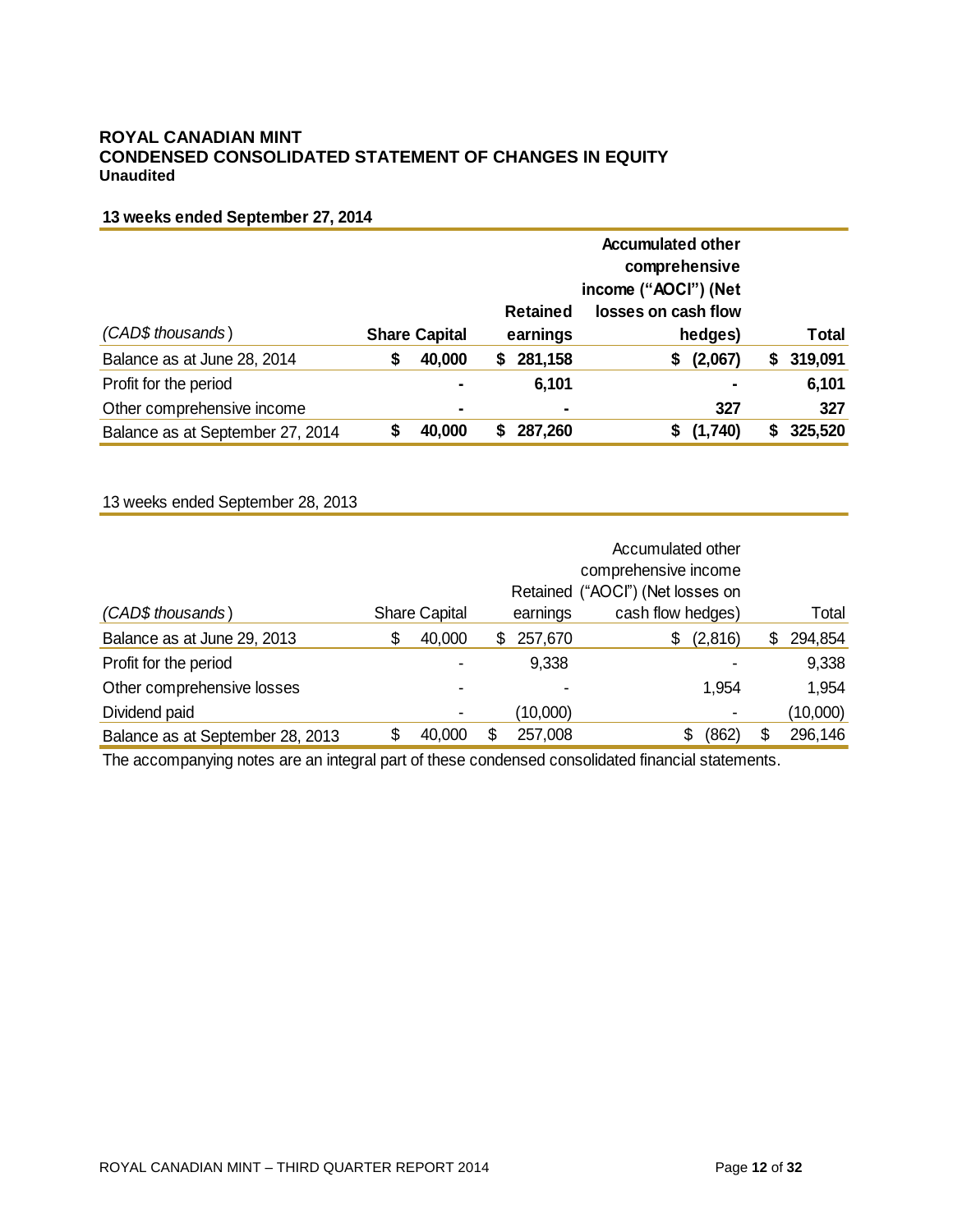## **ROYAL CANADIAN MINT CONDENSED CONSOLIDATED STATEMENT OF CHANGES IN EQUITY (COND'T) Unaudited**

# **39 weeks ended September 27, 2014**

|                                  |   |                      | <b>Accumulated other</b> |                      |                     |    |              |
|----------------------------------|---|----------------------|--------------------------|----------------------|---------------------|----|--------------|
|                                  |   |                      |                          | comprehensive        |                     |    |              |
|                                  |   |                      |                          | income ("AOCI") (Net |                     |    |              |
|                                  |   |                      |                          | <b>Retained</b>      | losses on cash flow |    |              |
| (CAD\$ thousands)                |   | <b>Share Capital</b> |                          | earnings             | hedges)             |    | <b>Total</b> |
| Balance as at December 31, 2013  | Œ | 40,000               | S.                       | 264,979              | (1,792)<br>\$       | \$ | 303,187      |
| Profit for the period            |   |                      |                          | 32,281               |                     |    | 32,281       |
| Other comprehensive losses       |   | ۰                    |                          | ٠                    | 52                  |    | 52           |
| Dividend paid                    |   | ۰                    |                          | (10,000)             |                     |    | (10,000)     |
| Balance as at September 27, 2014 |   | 40,000               |                          | 287,260              | (1,740)<br>S        | S. | 325,520      |

# 39 weeks ended September 28, 2013

|                                  | Accumulated other<br>comprehensive income<br>Retained ("AOCI") (Net losses on |                      |  |          |                   |  |          |
|----------------------------------|-------------------------------------------------------------------------------|----------------------|--|----------|-------------------|--|----------|
| (CAD\$ thousands)                |                                                                               | <b>Share Capital</b> |  | earnings | cash flow hedges) |  | Total    |
| Balance as at December 31, 2012  |                                                                               | 40,000               |  | 238,600  | (246)<br>\$       |  | 278,354  |
| Profit for the period            |                                                                               |                      |  | 28,408   |                   |  | 28,408   |
| Other comprehensive losses       |                                                                               |                      |  |          | (616)             |  | (616)    |
| Dividend paid                    |                                                                               |                      |  | (10,000) |                   |  | (10,000) |
| Balance as at September 28, 2013 |                                                                               | 40,000               |  | 257,008  | (862)<br>\$       |  | 296,146  |

The accompanying notes are an integral part of these condensed consolidated financial statements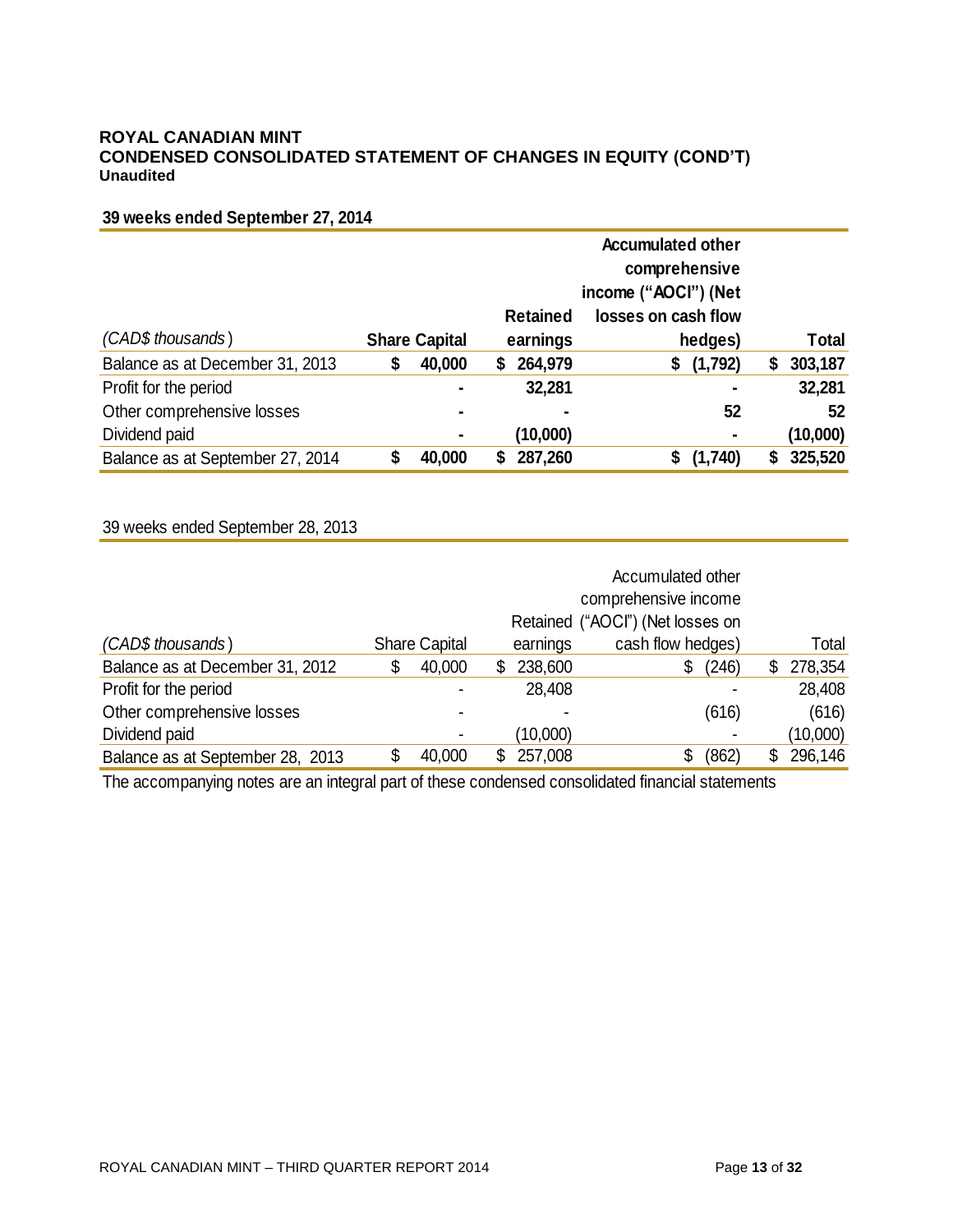#### **ROYAL CANADIAN MINT CONDENSED CONSOLIDATED STATEMENT OF CASH FLOWS Unaudited**

|                                                                            | 13 weeks ended                            |              | 39 weeks ended |               |  |
|----------------------------------------------------------------------------|-------------------------------------------|--------------|----------------|---------------|--|
|                                                                            | September 27, September 28, September 27, |              |                | September 28, |  |
| (CAD\$ thousands)                                                          | 2014                                      | 2013         | 2014           | 2013          |  |
| Cash flows from operating activities                                       |                                           |              |                |               |  |
| Receipts from customers                                                    | \$<br>501,294                             | \$ 683,704   | \$1,756,878    | \$2,593,878   |  |
| Payments to suppliers and employees                                        | (466, 746)                                | (719, 837)   | (1,749,427)    | (2,673,121)   |  |
| Interest paid                                                              | (188)                                     | (225)        | (739)          | (414)         |  |
| Cash receipts on derivative contracts                                      | 152,752                                   | 646,364      | 512,400        | 1,256,689     |  |
| Cash payments on derivative contracts                                      | (150, 453)                                | (586, 418)   | (453,064)      | (1, 131, 799) |  |
| Income taxes paid                                                          | (3, 227)                                  | (1,849)      | (9,406)        | (5, 432)      |  |
| Net cash generated (used) by operating activities                          | 33,432                                    | 21,739       | 56,642         | 39,801        |  |
| Cash flows from investing activities                                       |                                           |              |                |               |  |
| Interest received                                                          | 124                                       | 65           | 301            | 393           |  |
| Payments to acquire property, plant and equipment<br>and intangible assets | (4, 964)                                  | (7,649)      | (15, 930)      | (36, 944)     |  |
| Net cash used by investing activities                                      | (4, 840)                                  | (7, 584)     | (15, 629)      | (36, 551)     |  |
| Cash flows from financing activities                                       |                                           |              |                |               |  |
| Dividend paid                                                              |                                           | (10,000)     | (10,000)       | (10,000)      |  |
| Loans and other payables                                                   | (2)                                       | (1)          | (4)            | (12)          |  |
| Net cash generated (used) by financing activities                          | (2)                                       | (10,001)     | (10,004)       | (10, 012)     |  |
| Net increase/(decrease) in cash                                            | 28,590                                    | 4,154        | 31,009         | (6, 762)      |  |
| Cash at the beginning of the period                                        | 65,655                                    | 53,838       | 63,227         | 64,514        |  |
| Effects of exchange rate changes on cash held in                           |                                           |              |                |               |  |
| foreign currencies                                                         | 362                                       | (61)         | 371            | 179           |  |
| Cash at the end of the period                                              | \$<br>94,607                              | \$<br>57,931 | \$<br>94,607   | \$<br>57,931  |  |

The accompanying notes are an integral part of these condensed consolidated financial statements.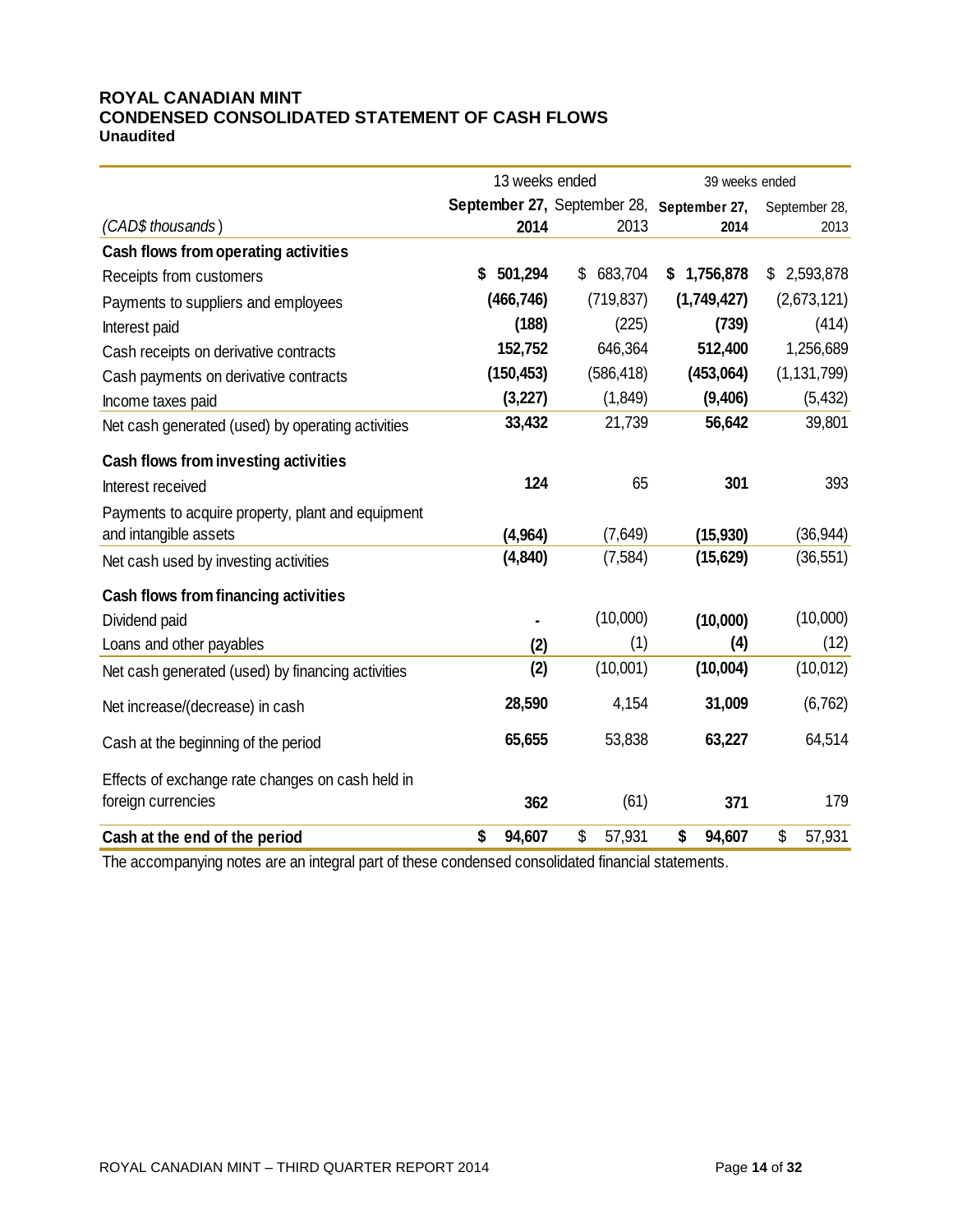# **1. NATURE AND DESCRIPTION OF THE CORPORATION**

The Royal Canadian Mint (the "Mint" or the "Corporation") was incorporated in 1969 by the *Royal Canadian Mint Act* to mint coins in anticipation of profit and carry out other related activities. The Mint is an agent corporation of Her Majesty named in Part II of Schedule III to the *Financial Administration Act*. It produces all of the circulation coins used in Canada and manages the support distribution system for the Government of Canada. The Mint is one of the world's foremost producers of circulation, collector and bullion investment coins for the domestic and international marketplace. It is also one of the largest gold refiners in the world. The addresses of its registered office and principal place of business are 320 Sussex Drive, Ottawa, Ontario, Canada, K1A 0G8 and 520 Lagimodière Blvd, Winnipeg, Manitoba, Canada, R2J 3E7.

In 2002, the Mint incorporated RCMH-MRCF Inc., a wholly-owned subsidiary. RCMH-MRCF Inc. has been operationally inactive since December 31, 2008.

The Corporation is a prescribed federal Crown corporation for tax purposes and is subject to federal income taxes under the *Income Tax Act*.

# **2. BASIS OF PRESENTATION**

## **2.1 Statement of Compliance**

These interim condensed consolidated financial statements have been prepared in accordance with *IAS 34 Interim Financial Reporting ("IAS 34")* of the *International Financial Reporting Standards ("IFRS")* and the *Standard on Quarterly Financial Reports for Crown Corporations* issued by the Treasury Board of Canada. As permitted under this standard, these interim condensed consolidated financial statements do not include all of the disclosure requirements for annual consolidated financial statements, and should be read in conjunction with the Corporation's audited consolidated financial statements for its fiscal year ended December 31, 2013.

These interim condensed consolidated financial statements have not been audited or reviewed by an external auditor.

These interim condensed consolidated financial statements have been approved for public release by the Board of Directors of the Corporation on November 26, 2014.

#### **2.2 Basis of presentation**

The interim condensed consolidated financial statements were prepared on the historical cost basis, except for derivative instruments which were measured at fair value and the defined benefit plan and other long-term benefits which were measured at the actuarial valuation amount. Historical cost is generally based on the fair value of the consideration given in exchange for assets.

Although the Corporation's year end of December 31 matches the calendar year end, the Corporation's quarter end dates do not necessarily coincide with calendar year quarters; instead, each of the Corporation's quarters contains 13 weeks.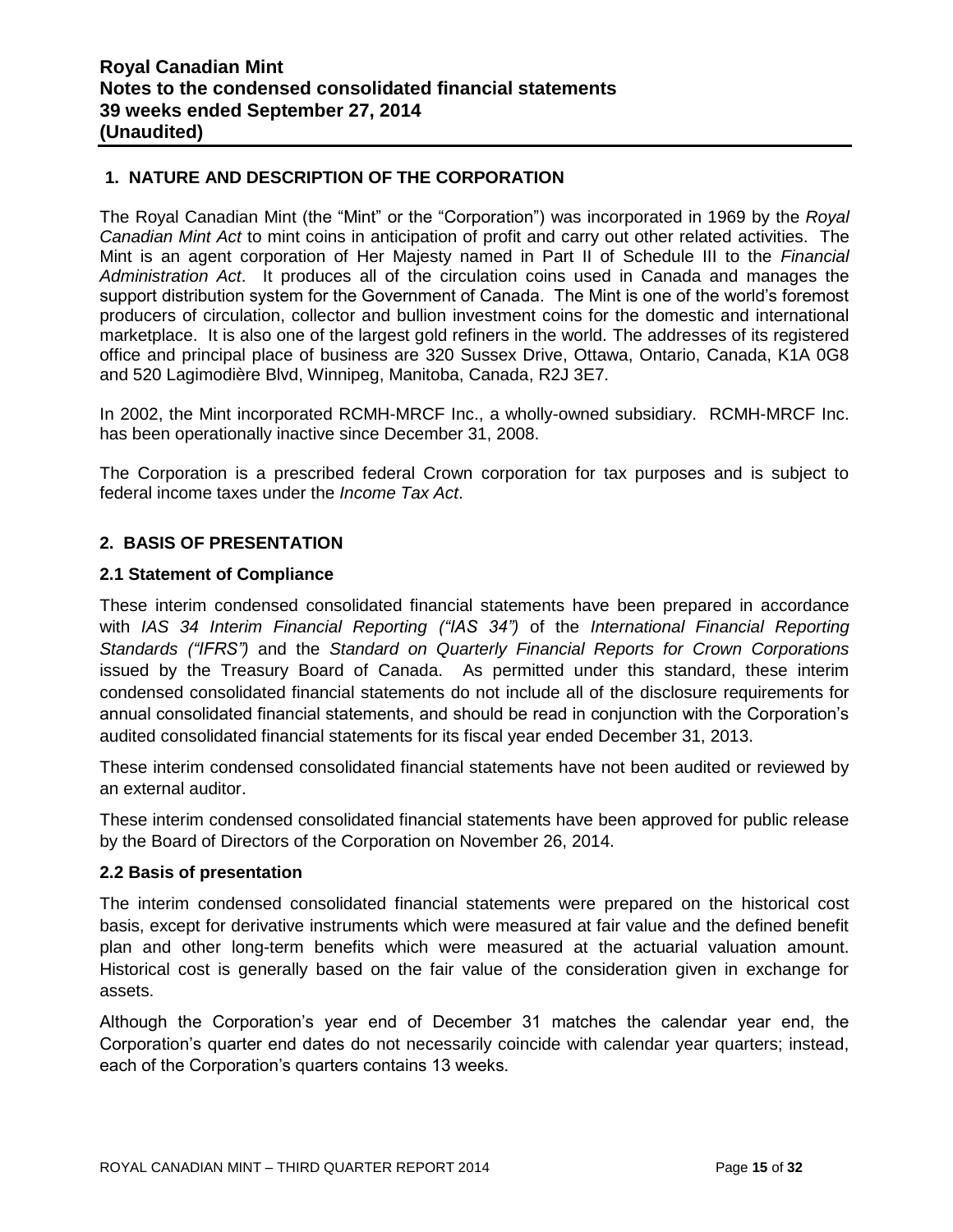# **2.3 Consolidation**

The interim condensed consolidated financial statements incorporate the interim financial statements of the Corporation and its wholly-owned subsidiary. The subsidiary's accounting policies are in line with those used by the Corporation. All intercompany transactions, balances, income and expenses are eliminated in full on consolidation.

## **2.4 Functional and presentation currency**

Unless otherwise stated, all figures reported in the interim condensed consolidated financial statements and disclosures are reflected in thousands of Canadian dollars (CAD\$), which is the functional currency of the Corporation.

#### **2.5 Significant accounting policies**

Significant accounting policies applied in these interim condensed consolidated financial statements are disclosed in note 2 of the Corporation's annual consolidated financial statements for the year ended December 31, 2013. The accounting policies have been applied consistently in the current and comparative periods.

## **2.6 Key sources of estimation uncertainty and critical accounting judgments**

The preparation of these interim condensed consolidated financial statements requires management to make critical judgements, estimates and assumptions that affect the reported amounts of assets and liabilities, disclosure of contingent assets and liabilities and the reported amounts of revenue and expenses during the reporting period.

In making critical judgements, estimates and using assumptions, management relies on external information and observable conditions where possible, supplemented by internal analysis as required. The judgements, estimates and associated assumptions are based on historical experience and other factors that are considered to be relevant. Actual results may differ significantly from the estimates and assumptions. The estimates and underlying assumptions are reviewed on an ongoing basis.

# **3. APPLICATION OF NEW AND REVISED IFRS**

#### **3.1 New and revised IFRS affecting amounts reported and/or disclosed in the consolidated financial statements**

There were no new or revised IFRS issued by the International Accounting Standards Board (IASB) that became effective during the 39 weeks ended September 27, 2014 that affected amounts reported or disclosed in the interim condensed consolidated financial statements.

#### **3.2 New and revised IFRS in issue but not yet effective**

The Corporation has reviewed new and revised accounting pronouncements that have been issued but are not yet effective and determined that the following may have an impact on the Corporation's consolidated financial statements in future years.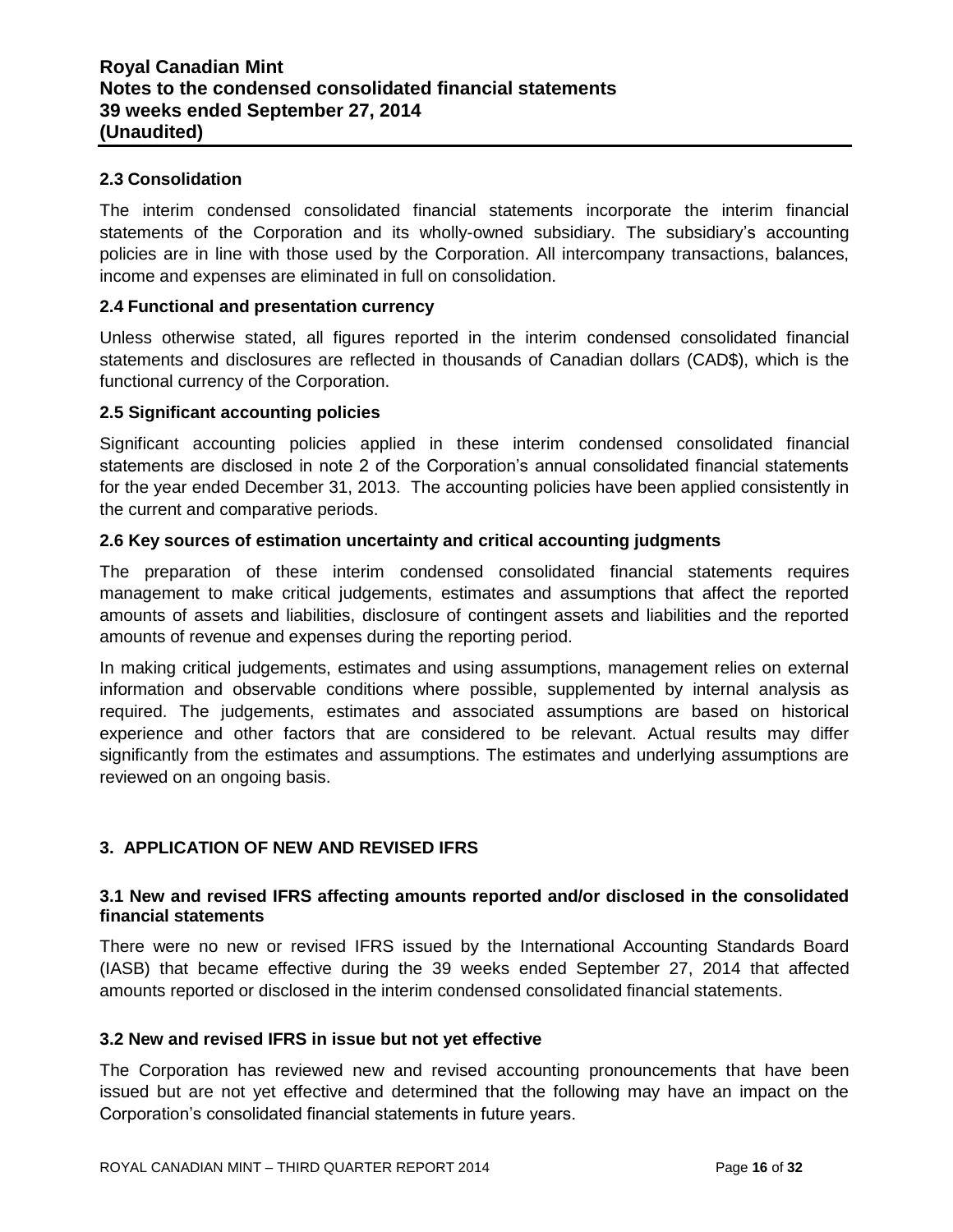# *IFRS 1 First-time Adoption of IFRS ("IFRS 1")*

An amendment was released in December 2013 to IFRS 1 as part of the "Annual Improvements – 2011-2013 cycle" project and is effective for annual periods beginning on or after July 1, 2014. The amendment clarifies that an entity, in its first IFRS financial statements, has the choice between applying an existing and currently effective IFRS and applying early a new or revised IFRS that is not yet mandatorily effective, provided that the new or revised IFRS permits early adoption. The adoption of the amendment is not expected to have an impact on the Corporation's consolidated financial statements.

# *IFRS 3 Business Combinations ("IFRS 3")*

An amendment was released in December 2013 to IFRS 3 as part of the "Annual Improvements – 2011-2013 cycle" project and is effective for annual periods beginning on or after July 1, 2014. The amendment clarifies that IFRS 3 excludes for its scope the accounting for formation of joint arrangements in the financial statements of the joint arrangement itself. The adoption of the amendment is not expected to have an impact on the Corporation's consolidated financial statements.

## *IFRS 7 Financial Instruments: Disclosures ("IFRS 7")*

An amendment was released in December 2011 to IFRS 7 regarding requiring disclosures about the initial application of IFRS 9 which currently does not have an effective date. The amendments are to be applied retrospectively to all comparative periods.

An additional amendment was released in November 2013 to IFRS 7 regarding additional hedge accounting disclosures resulting from the introduction of the hedge accounting section of IFRS 9 which currently does not have an effective date. The amendments are to be applied retrospectively to all comparative periods.

The Corporation is currently evaluating the impact of these amendments to IFRS 7 on its consolidated financial statements therefore the impact is not known at this time.

#### *IFRS 9 Financial Instruments ("IFRS 9")*

In July 2014, the IASB issued the final version of IFRS 9, which incorporates the classification and measurement, impairment and hedge accounting phases of the project to replace the existing standards under IAS39 "Financial Instruments: Recognition and Measurement". The new IFRS 9 standard is effective for annual periods beginning on or after January 1, 2018 and is to be applied retroactively.

The Corporation is currently evaluating the impact of the adoption of IFRS 9 on its consolidated financial statements therefore the impact is not known at this time.

#### *IFRS 11 Joint Arrangements ("IFRS 11")*

An amendment was released in May 2014 to IFRS 11 which provides guidance on the accounting for acquisitions of interests in joint operations in which the activity constitutes a business. The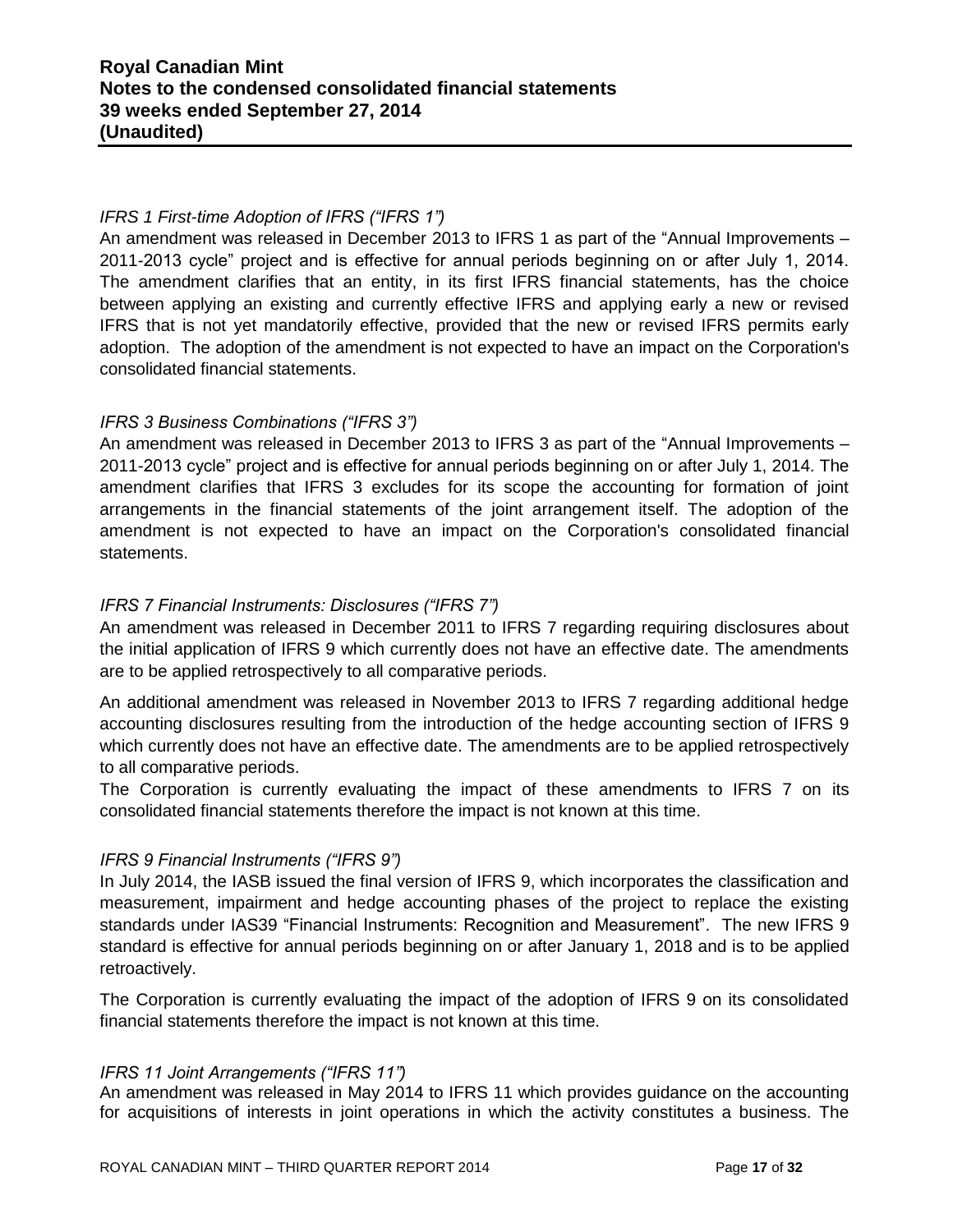# **Royal Canadian Mint Notes to the condensed consolidated financial statements 39 weeks ended September 27, 2014 (Unaudited)**

amendment is effective for annual periods beginning on or after January 1, 2016, with earlier application being permitted. The adoption of the amendment is not expected to have an impact on the Corporation's consolidated financial statements*.*

## *IFRS 13 Fair Value Measurement ("IFRS 13")*

An amendment was released in December 2013 to IFRS 13 as part of the "Annual Improvements – 2011-2013 cycle" project and is effective for annual periods beginning on or after July 1, 2014. The amendment clarifies that the scope of the portfolio exception defined in paragraph 52 of IFRS 13 includes all contracts accounted for within the scope of IAS 39 "Financial Instruments: Recognition and Measurement" or IFRS 9, regardless of whether they meet the definition of financial assets or financial liabilities as defined in IAS 32 "Financial Instruments: Presentation". The adoption of the amendment is not expected to have a material impact on the Corporation's consolidated financial statements.

## *IFRS 14 Regulatory Deferral Accounts ("IFRS 14")*

IFRS 14 was originally issued in January 2014 and applies to an entity's first annual IFRS financial statements for a period beginning on or after January 1, 2016. This standard specifies the accounting for regulatory deferral account balances that arise from rate regulation. The Standard is available only to first-time adopters of IFRSs who recognised regulatory deferral account balances under their previous GAAP. The adoption of the standard is not expected to have an impact on the Corporation's consolidated financial statements.

#### *IFRS 15 Revenue from Contracts with Customers ("IFRS 15")*

IFRS 15 was issued in May 2014 and applies to annual reporting period beginning on or after January 1, 2017. IFRS 15 specifies how and when an IFRS reporter will recognise revenue as well as requiring such entities to provide users of financial statements with more informative, relevant disclosures. The standard supersedes IAS 18 "Revenue'', IAS 11 "Construction Contracts" and a number of revenue-related interpretations. Application of the standard is mandatory for all IFRS reporters and it applies to nearly all contracts with customers: the main exceptions are leases, financial instruments and insurance contracts.

The Corporation is currently evaluating the impact of the adoption of IFRS 15 on its consolidated financial statements therefore the impact is not known at this time.

#### *IAS 16 Property, Plant and Equipment ("IAS 16")*

IAS 16 was amended in May 2014 for the clarification of acceptable methods of depreciation; it explains that a depreciation method that is based on revenue that is generated by an activity that includes the use of an asset is not appropriate. This is because such methods reflect a pattern of generation of economic benefits that arise from the operation of the business of which an asset is part, rather than the pattern of consumption of an asset's expected future economic benefits. The amendment is effective for annual periods beginning on or after January 1, 2016, with earlier application being permitted. The adoption of the amendment is not expected to have an impact on the Corporation's consolidated financial statements.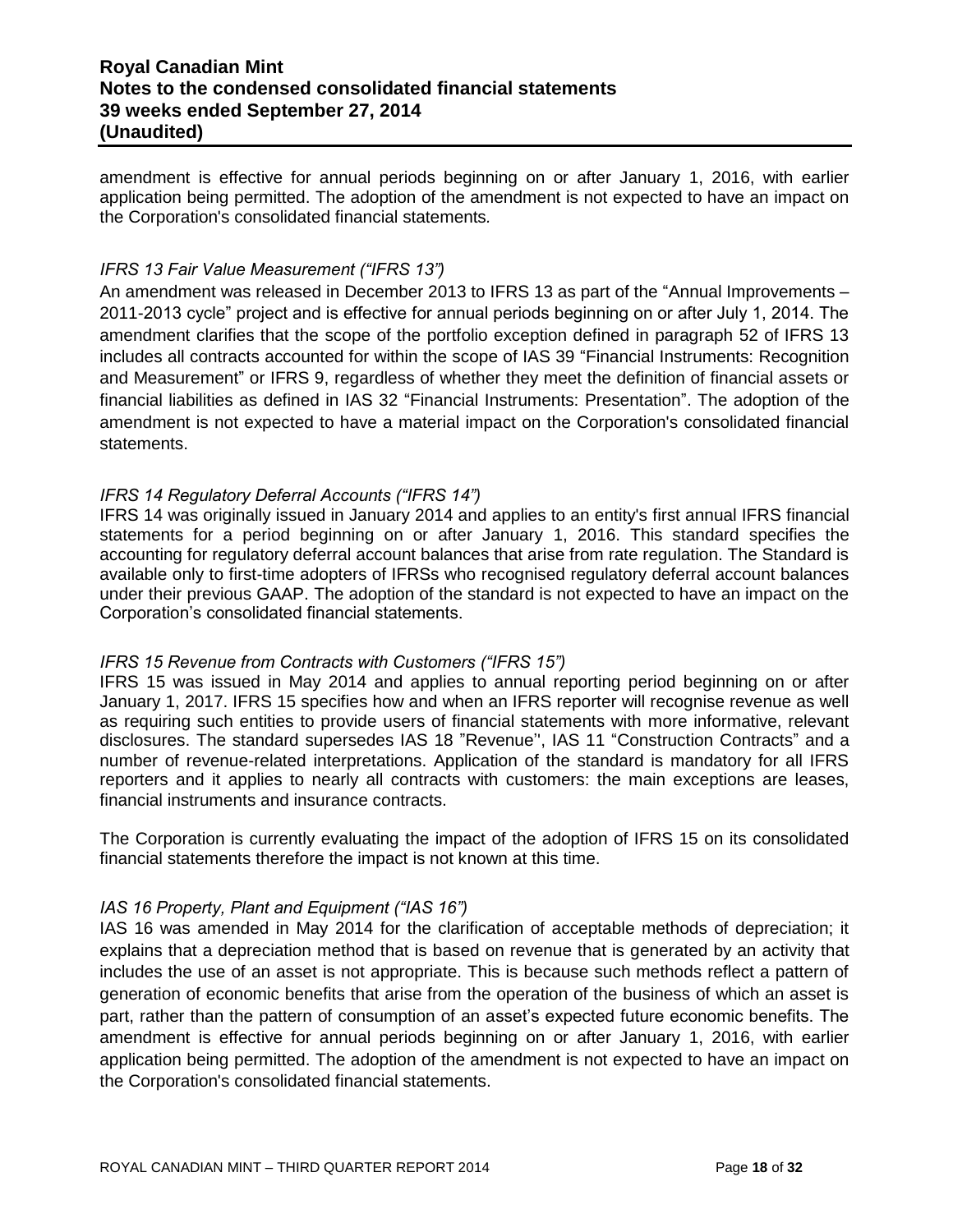# **Royal Canadian Mint Notes to the condensed consolidated financial statements 39 weeks ended September 27, 2014 (Unaudited)**

# *IAS 19 Employee Benefits ("IAS 19")*

An amendment was released in November 2013 to IAS 19 to clarify the requirements that relate to contributions from employees or third parties to defined benefit plans. The revised IAS is effective for annual periods beginning on or after July 1, 2014. The adoption of the amendment is not expected to have an impact on the Corporation's consolidated financial statements.

#### *IAS 38 Intangible Assets ("IAS 38")*

IAS 38 was amended in May 2014 for the clarification of acceptable methods of amortisation; it introduces a rebuttable presumption that a revenue-based amortisation method for intangible assets is inappropriate for the same reasons as in IAS 16 with limited circumstances when the presumption can be overcome. The amendment is effective for annual periods beginning on or after January 1, 2016, with earlier application being permitted. The adoption of the amendment is not expected to have an impact on the Corporation's consolidated financial statements.

#### *IAS 40 Investment Property ("IAS 40")*

An amendment was released in December 2013 to IAS 40 as part of the "Annual Improvements – 2011-2013 cycle" project and is effective for annual periods beginning on or after July 1, 2014. The amendment clarifies that this standard and IFRS 3 "Business Combinations*"* are not mutually exclusive and application of both standards may be required. Determining whether a specific transaction meets the definition of both a business combination and investment property requires the separate application of both standards. The adoption of the amendment is not expected to have an impact on the Corporation's consolidated financial statements.

#### *IAS 41 Agriculture ("IAS 41")*

Amendments to IAS 41 and ISA 16 were released in June 2014. The amendments bring bearer plants, which are used solely to grow produce, into the scope of IAS 16 so that they are accounted for in the same way as property, plant and equipment. The amendments are effective for annual periods beginning on or after January 1, 2016, with earlier application being permitted. The adoption of the amendments is not expected to have an impact on the Corporation's consolidated financial statements.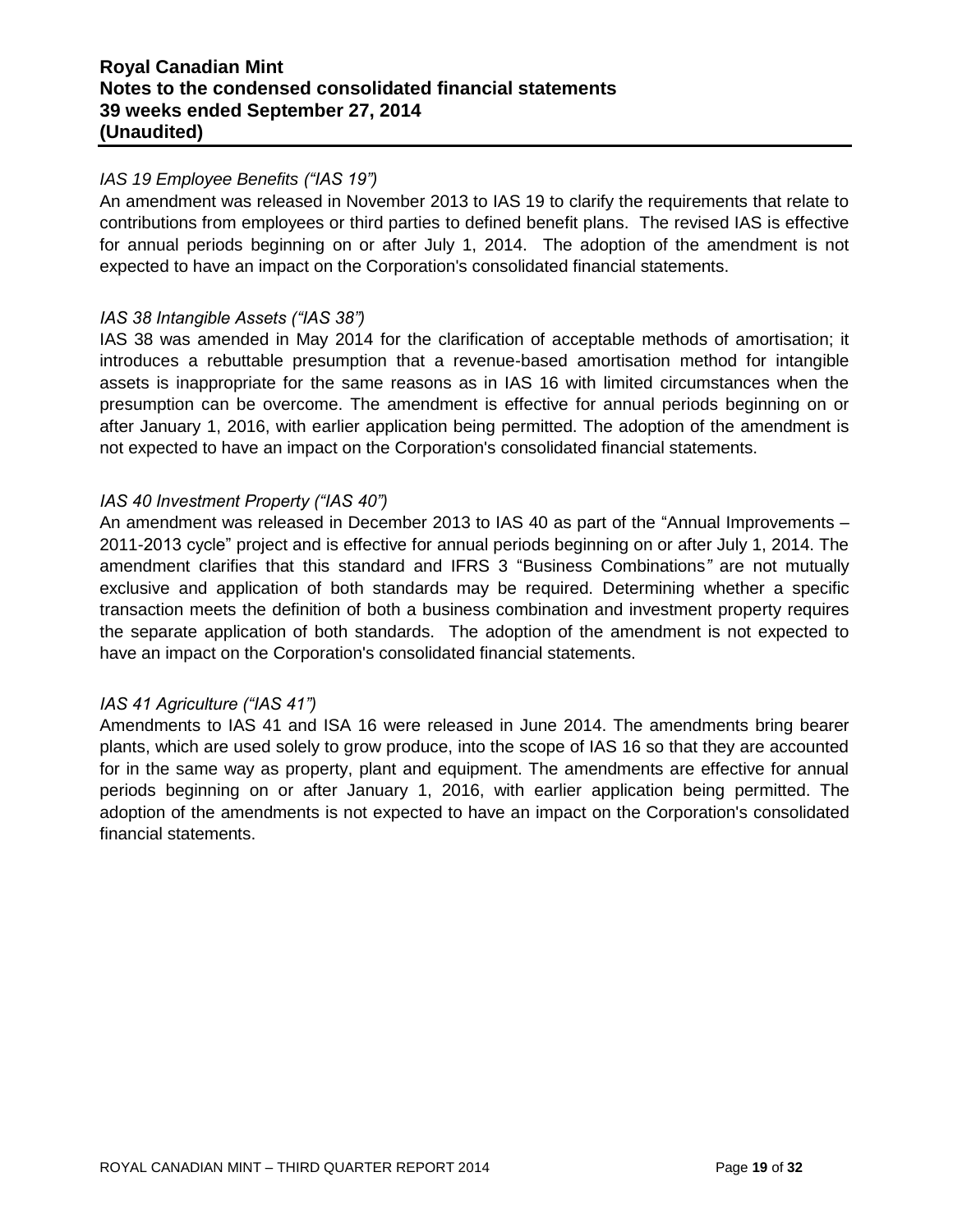# **4. CASH**

|                   | As at              |                   |  |  |  |  |
|-------------------|--------------------|-------------------|--|--|--|--|
| (CAD\$ thousands) | September 27, 2014 | December 31, 2013 |  |  |  |  |
| Canadian dollars  | 84,023             | 54,949<br>S       |  |  |  |  |
| US dollars        | 9,120              | 4,480             |  |  |  |  |
| Euros             | 1,464              | 3,799             |  |  |  |  |
| Total cash        | 94,607             | 63,228            |  |  |  |  |

## **5. ACCOUNTS RECEIVABLE**

|                                 | As at              |                   |  |  |  |  |  |  |
|---------------------------------|--------------------|-------------------|--|--|--|--|--|--|
| (CAD\$ thousands)               | September 27, 2014 | December 31, 2013 |  |  |  |  |  |  |
| Trade receivables and accruals  | 25,232             | 35,313<br>\$      |  |  |  |  |  |  |
| Allowance for doubtful accounts | (126)              | (190)             |  |  |  |  |  |  |
| Net trade receivables           | 25,106             | 35,123            |  |  |  |  |  |  |
| Other receivables               | 2,068              | 3,618             |  |  |  |  |  |  |
| Total accounts receivable       | 27,174             | 38,741            |  |  |  |  |  |  |

Accounts receivable by type of customer was as follows:

|                                                 | As at              |        |                   |        |  |  |
|-------------------------------------------------|--------------------|--------|-------------------|--------|--|--|
| (CAD\$ thousands)                               | September 27, 2014 |        | December 31, 2013 |        |  |  |
| Governments (including governmental departments |                    |        |                   |        |  |  |
| and agencies)                                   | 5                  | 9,441  |                   | 20,263 |  |  |
| Consumers, dealers and others                   |                    | 9,692  | S                 | 8,349  |  |  |
| Central and institutional banks                 |                    | 8,041  |                   | 10,129 |  |  |
| Total accounts receivable                       |                    | 27,174 |                   | 38,741 |  |  |

Accounts receivables are classified as loans and receivables and are measured at amortized cost.

The Corporation does not hold any collateral in respect of trade and other receivables.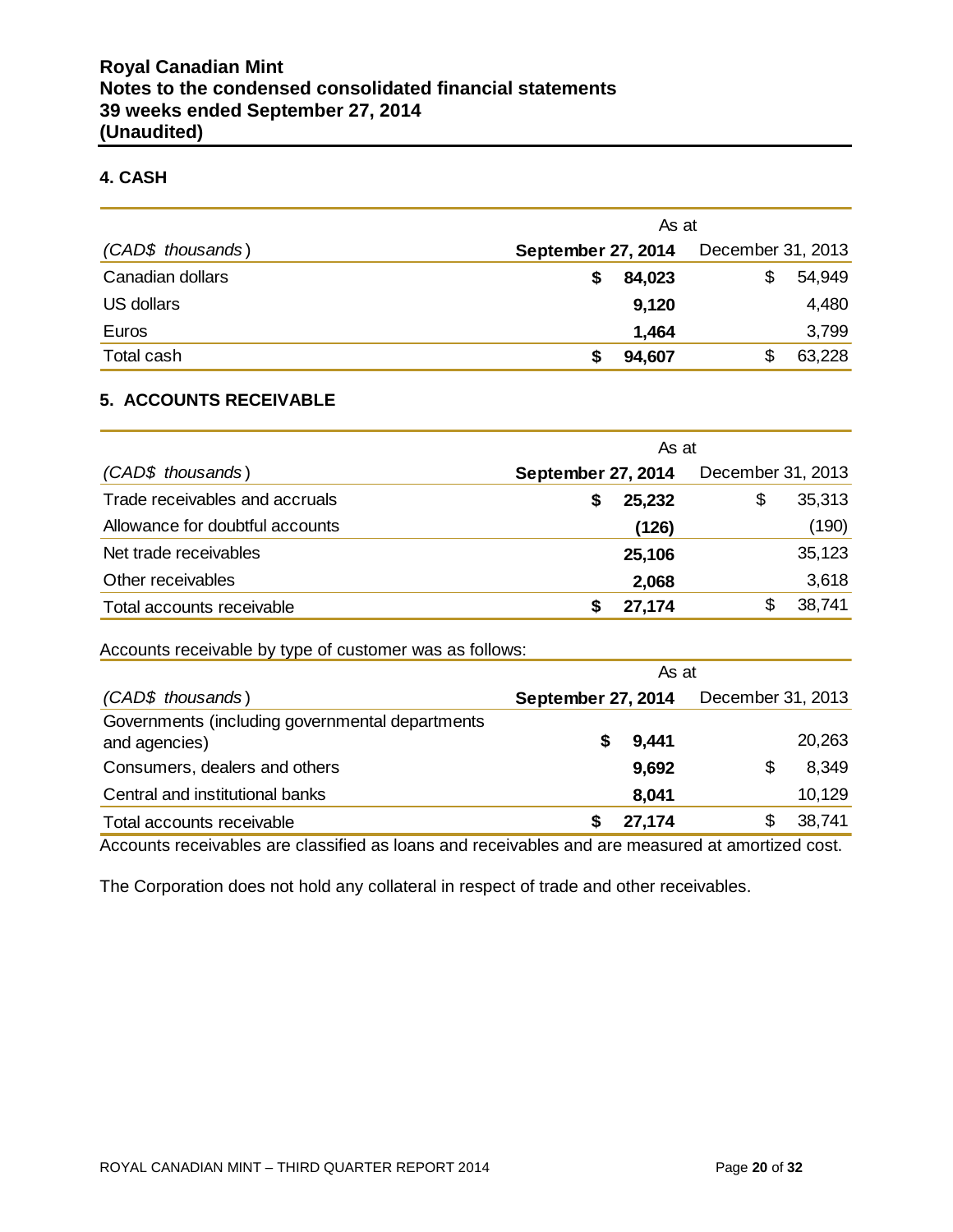#### **6. INVENTORIES**

|                            | As at              |                   |  |  |  |  |
|----------------------------|--------------------|-------------------|--|--|--|--|
| (CAD\$ thousands)          | September 27, 2014 | December 31, 2013 |  |  |  |  |
| Raw materials and supplies | 29,431             | 8,663             |  |  |  |  |
| Work in process            | 16,087             | 17,853            |  |  |  |  |
| Finished goods             | 48,271             | 71,470            |  |  |  |  |
| <b>Total inventories</b>   | 93,789             | 97,986<br>\$      |  |  |  |  |

The amount of inventories recognized as cost of goods sold for the 39 weeks ended September 27, 2014 is \$1.6 billion (39 weeks ended September 28, 2013 - \$2.5 billion).

The cost of inventories recognized as cost of goods sold for the 39 weeks ended September 27, 2014 includes \$3.0 million write-downs of inventory to net realisable value (39 weeks ended September 28, 2013 - \$1.6 million).

There is no pledged collateral in respect of inventory.

# **7. FINANCIAL INSTRUMENTS AND FINANCIAL RISK MANAGEMENT**

## **7.1 Classification and fair value measurements of financial instruments**

#### **7.1.1 Classification and fair value techniques of financial instruments**

The Corporation holds financial instruments in the form of cash, accounts receivable, derivative assets, accounts payable and accrued liabilities, loans payable and derivative liabilities.

The Corporation has estimated the fair values of its financial instruments as follows:

- i) The carrying amounts of cash, accounts receivable and accounts payable and accrued liabilities approximate their fair values as a result of the relatively short-term nature of these financial instruments.
- ii) The fair values of loans payables have been estimated based on a discounted cash flow approach using current market rates appropriate as at the respective date presented.
- iii) The fair values of the Corporation's foreign currency forward contracts, commodity swap and forward contracts and other derivative instruments are based on estimated credit-adjusted forward market prices. The Corporation takes counterparty risk and its own risk into consideration for the fair value of financial instruments.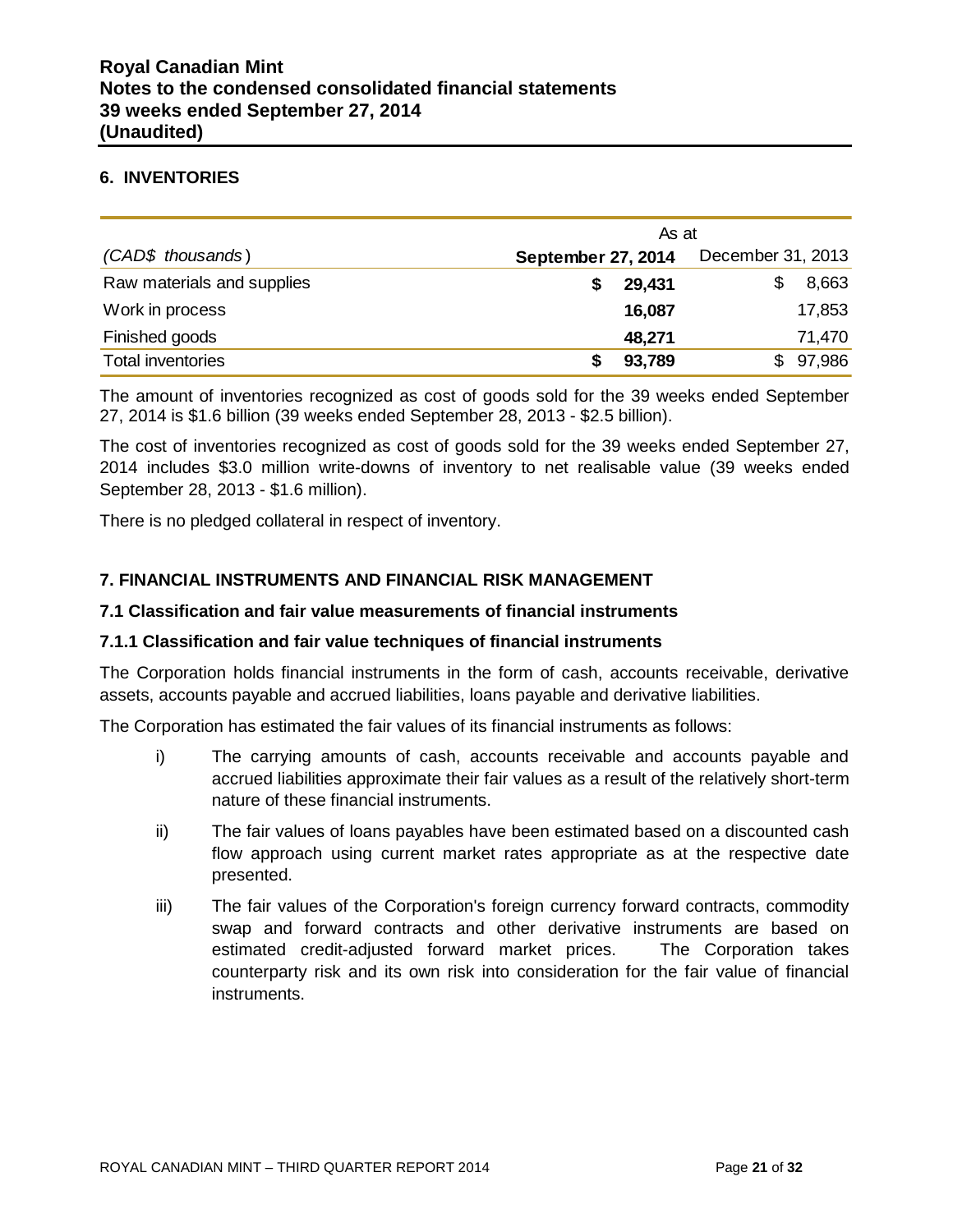|                                  | As at              |    |       |  |  |  |  |  |
|----------------------------------|--------------------|----|-------|--|--|--|--|--|
| (CAD\$ thousands)                | September 27, 2014 |    |       |  |  |  |  |  |
| Derivative financial assets      |                    |    |       |  |  |  |  |  |
| Foreign currency forwards        | \$<br>522          | \$ | 366   |  |  |  |  |  |
| Commodity swaps                  | 522                |    | 13    |  |  |  |  |  |
| Interest rate swaps              | 264                |    | 772   |  |  |  |  |  |
|                                  | \$<br>1,308        | \$ | 1,151 |  |  |  |  |  |
| Derivative financial liabilities |                    |    |       |  |  |  |  |  |
| Foreign currency forwards        | \$<br>2,511        | \$ | 2,407 |  |  |  |  |  |
| Commodity swaps                  | 291                |    | 6     |  |  |  |  |  |
| Interest rate swaps              | 136                |    | 136   |  |  |  |  |  |
|                                  | \$<br>2,938        | \$ | 2,549 |  |  |  |  |  |

The table below details the types of derivative financial instruments carried at fair value:

# **7.1.2 Fair value hierarchy**

Financial instruments, other than those that are not subsequently measured at fair value and for which fair value approximates carrying value, whether or not they are carried at fair value in the consolidated statement of financial position, must disclose their fair value and be classified using a fair value hierarchy that reflects the significance of the inputs used in making the measurements:

- Level 1: quoted prices (unadjusted) in active markets for identical assets or liabilities
- Level 2: inputs other than quoted prices included within Level 1 that are observable for the asset or liability, either directly (i.e., as prices) or indirectly (i.e., derived from prices)
- Level 3: inputs for the asset or liability that are not based on observable market data (unobservable inputs).

The fair value measurement of cash and equivalents is classified as level 1 of the fair value hierarchy as at September 27, 2014 and December 31, 2013. The fair value measurements of all other financial instruments held by the Corporation are classified as level 2 of the fair value hierarchy as at September 27, 2014 and December 31, 2013. There were no transfers of financial instruments between levels for the 39 weeks ended September 27, 2014.

# **7.2 Financial risk management objectives and framework**

The Corporation is exposed to credit risk, liquidity risk and market risk from its use of financial instruments.

The Board of Directors has overall responsibility for the establishment and oversight of the Corporation's risk management framework. The Audit Committee assists the Board of Directors and is responsible for review, approval and monitoring the Corporation's risk management policies including the development of an Enterprise Risk Management program which involves establishing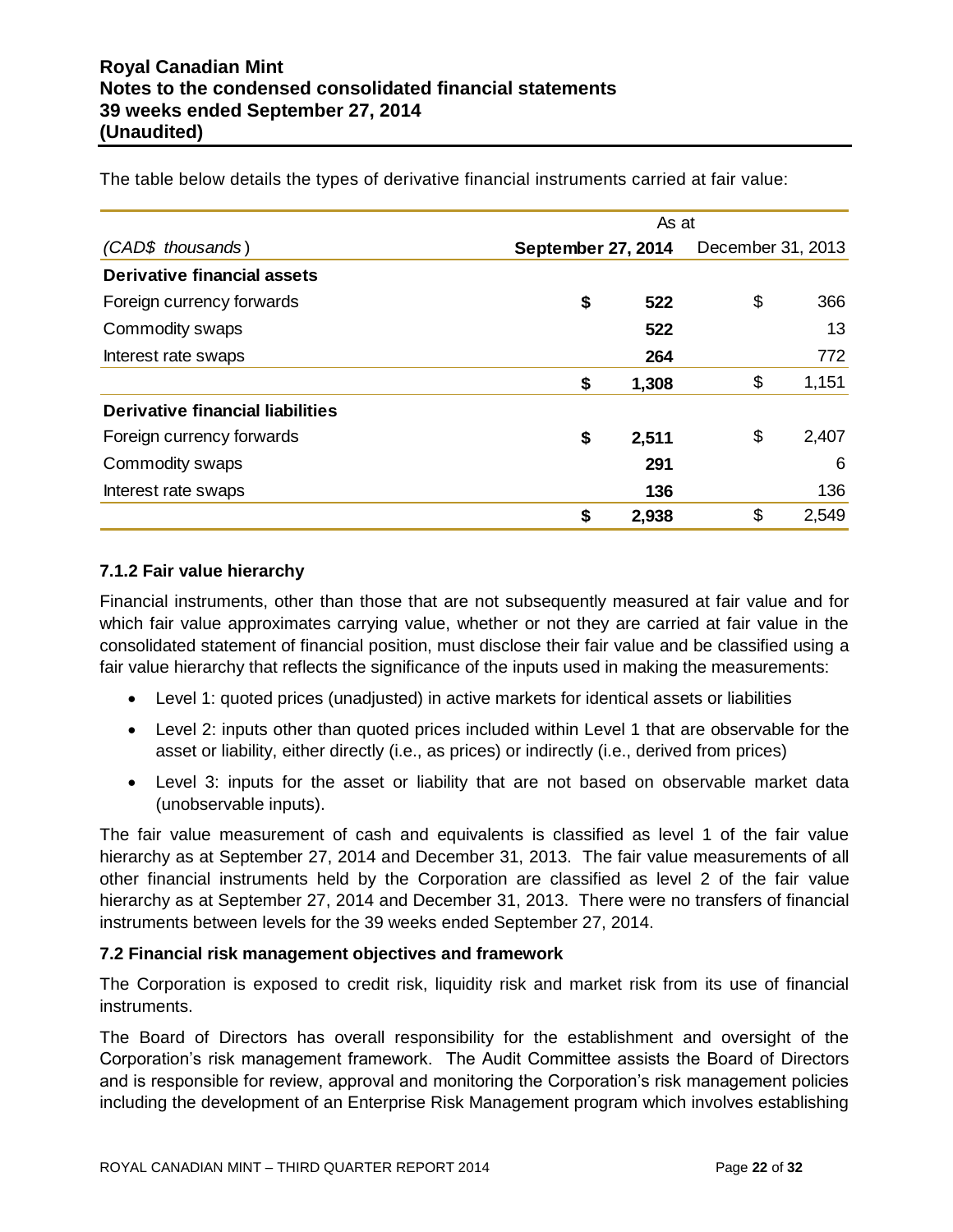corporate risk tolerance, identifying and measuring the impact of various risks, and developing risk management action plans to mitigate risks that exceed corporate risk tolerance. The Audit Committee reports regularly to the Board of Directors on its activities.

# **7.2.1 Credit risk management**

Credit risk is the risk of financial loss to the Corporation if a customer or counterparty to a financial instrument fails to meet its contractual obligations, and arises principally from the Corporation's receivables from customers, cash and derivative instruments. The Corporation has adopted a policy of only dealing with creditworthy counterparties as a means of mitigating the risk of financial loss from defaults. The Corporation's exposure and the credit ratings of its counterparties are continuously monitored.

The carrying amount of financial assets recorded in the interim condensed consolidated financial statements represents the maximum credit exposure.

## **7.2.2 Liquidity risk**

Liquidity risk is the risk that the Corporation will not be able to meet its financial obligations as they fall due. The Corporation manages liquidity risk by continuously monitoring actual and forecasted cash flows to ensure, as far as possible, that it will always have sufficient liquidity to meet its liabilities when due, under both normal and stressed conditions, without incurring unacceptable losses or risking damage to the Corporation's reputation.

#### **7.2.3 Market risk**

Market risk is the risk that changes in market prices, such as foreign exchange rates, interest rates or commodity price changes will affect the Corporation's income or the fair value of its financial instruments.

The Corporation uses derivative instruments, such as foreign currency forward contracts, interest rate exchange agreements and commodity swap and forward contracts to manage the Corporation's exposure to fluctuations in cash flows resulting from foreign exchange risk, interest rate risk and commodity price risk. The Corporation buys and sells derivatives in the ordinary course of business and all such transactions are carried out within the guidelines set out in established policies. The Corporation's policy is not to enter into derivative instruments for trading or speculative purposes.

#### **Foreign exchange risk**

The Corporation is exposed to foreign exchange risk on sales and purchase transactions that are denominated in foreign currencies primarily including US dollars and Euros. The Corporation manages its exposure to exchange rate fluctuations between the foreign currency and the Canadian dollar by entering into foreign currency forward contracts and by applying hedge accounting to certain qualifying contracts to minimize the volatility to profit or loss. The Corporation also uses such contracts in the process of managing its overall cash requirements.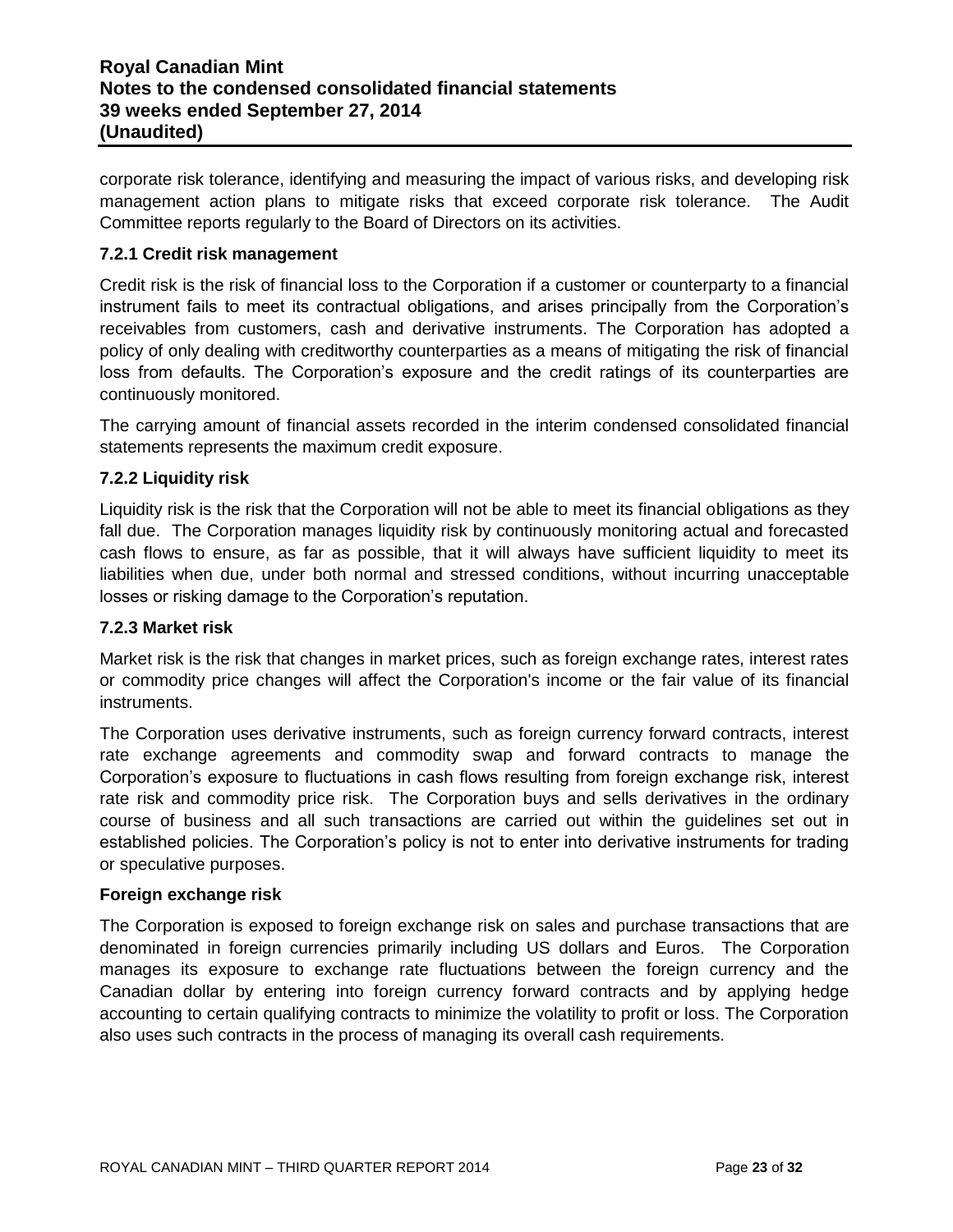#### **Interest rate risk**

Financial assets and financial liabilities with variable interest rates expose the Corporation to cash flow interest rate risk. There is no interest rate risk related to cash as there are no short-term investments as at the dates presented. The Corporation's Bankers Acceptance interest rate swap loan instruments expose the Corporation to cash flow interest rate risk. The Corporation has hedged 100% of the exposure to fluctuations in interest rates related to these instruments by entering into corresponding interest rate swaps, where the Corporation pays a fixed interest rate in exchange for receiving a floating interest rate. The interest rate swaps are designated as hedging instruments under the cash flow hedge accounting model.

Financial assets and financial liabilities that bear interest at fixed rates are subject to fair value interest rate risk. The Corporation does not account for its fixed rate debt instruments as held for trading; therefore, a change in interest rates at the reporting date would not affect profit or loss with respect to these fixed rate instruments. The Corporation's interest rate swaps expose the Corporation to fair value interest rate risk.

## **Commodity price risk**

The Corporation is exposed to commodity price risk on its purchase and sale of precious metals including gold, silver, platinum and palladium and base metals including nickel, copper and steel.

The Corporation is not exposed to precious metal price risk related to the bullion sales program because the purchase and sale of precious metals used in this program are completed on the same date, using the same price basis in the same currency.

The Corporation manages its exposure to commodity price fluctuations by entering into sales or purchase commitments or by entering into commodity swap and forward contracts that fix the future commodity price.

Hedge accounting may be applied to the derivative contracts to minimize the volatility to profit or loss. For contracts that are entered into for the purpose of procuring commodities to be used in production the Corporation applies the normal purchases classification.

The impact of commodity price risk fluctuation on the consolidated financial statements is not significant because the Corporation's un-hedged commodity price risk is not significant.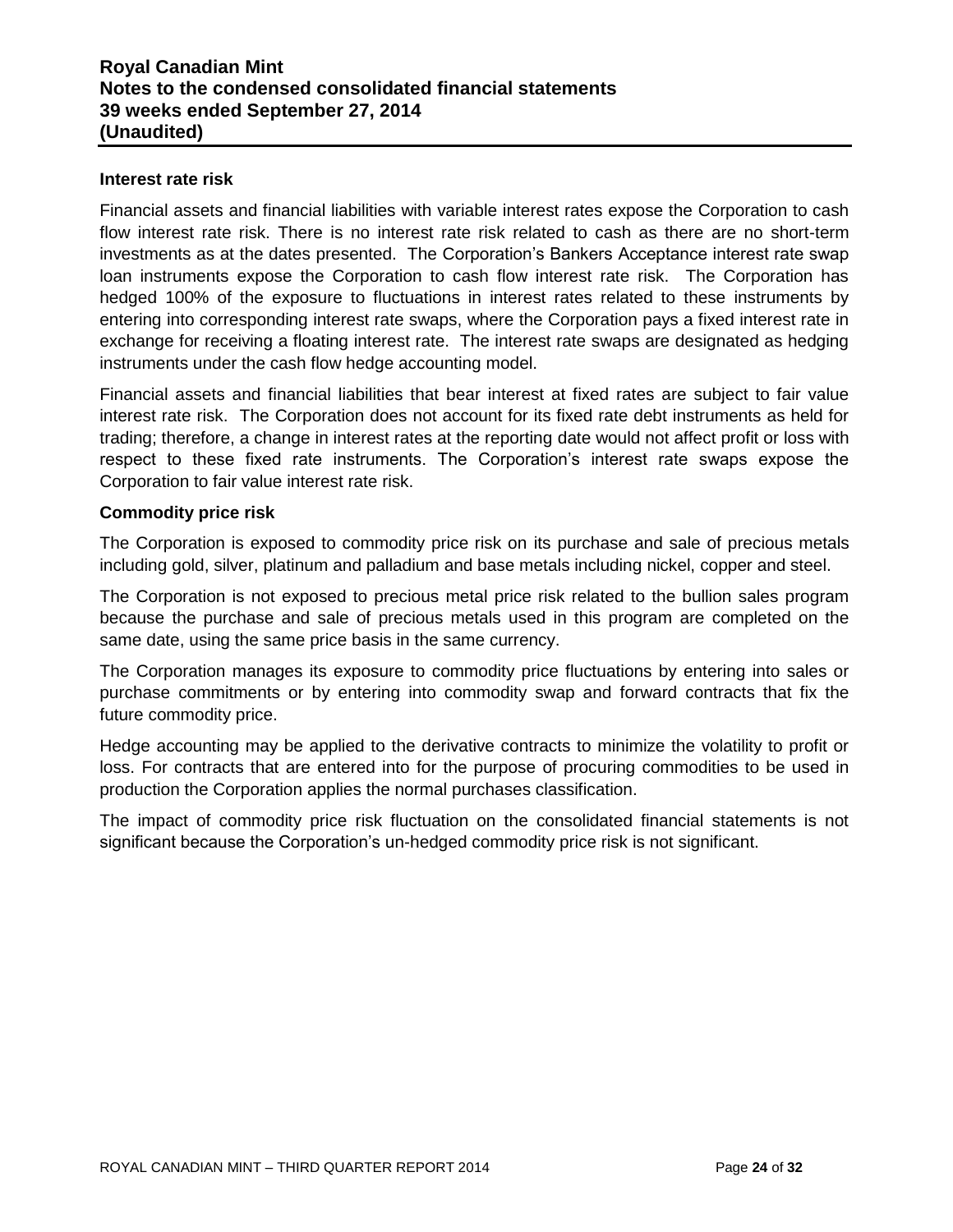## **8. CAPITAL ASSETS**

# **8.1 Property, plant and equipment**

The composition of the net book value of the Corporation's property, plant and equipment, is presented in the following tables:

|                               | As at                     |                   |  |  |  |  |
|-------------------------------|---------------------------|-------------------|--|--|--|--|
| (CAD\$ thousands)             | <b>September 27, 2014</b> | December 31, 2013 |  |  |  |  |
| Cost                          | 401,265<br>\$             | \$<br>389,797     |  |  |  |  |
| Accumulated depreciation      | (164, 085)                | (151, 582)        |  |  |  |  |
| Net book value                | 237,180<br>\$             | 238,215<br>\$     |  |  |  |  |
|                               |                           |                   |  |  |  |  |
| Net book value by asset class |                           |                   |  |  |  |  |
| Land and land improvements    | \$<br>3,139               | \$<br>3,143       |  |  |  |  |
| Buildings and improvements    | 130,136                   | 129,033           |  |  |  |  |
| Equipment                     | 93,195                    | 94,998            |  |  |  |  |
| In process capital projects   | 10,710                    | 11,041            |  |  |  |  |
| Net book value                | \$<br>237,180             | \$<br>238,215     |  |  |  |  |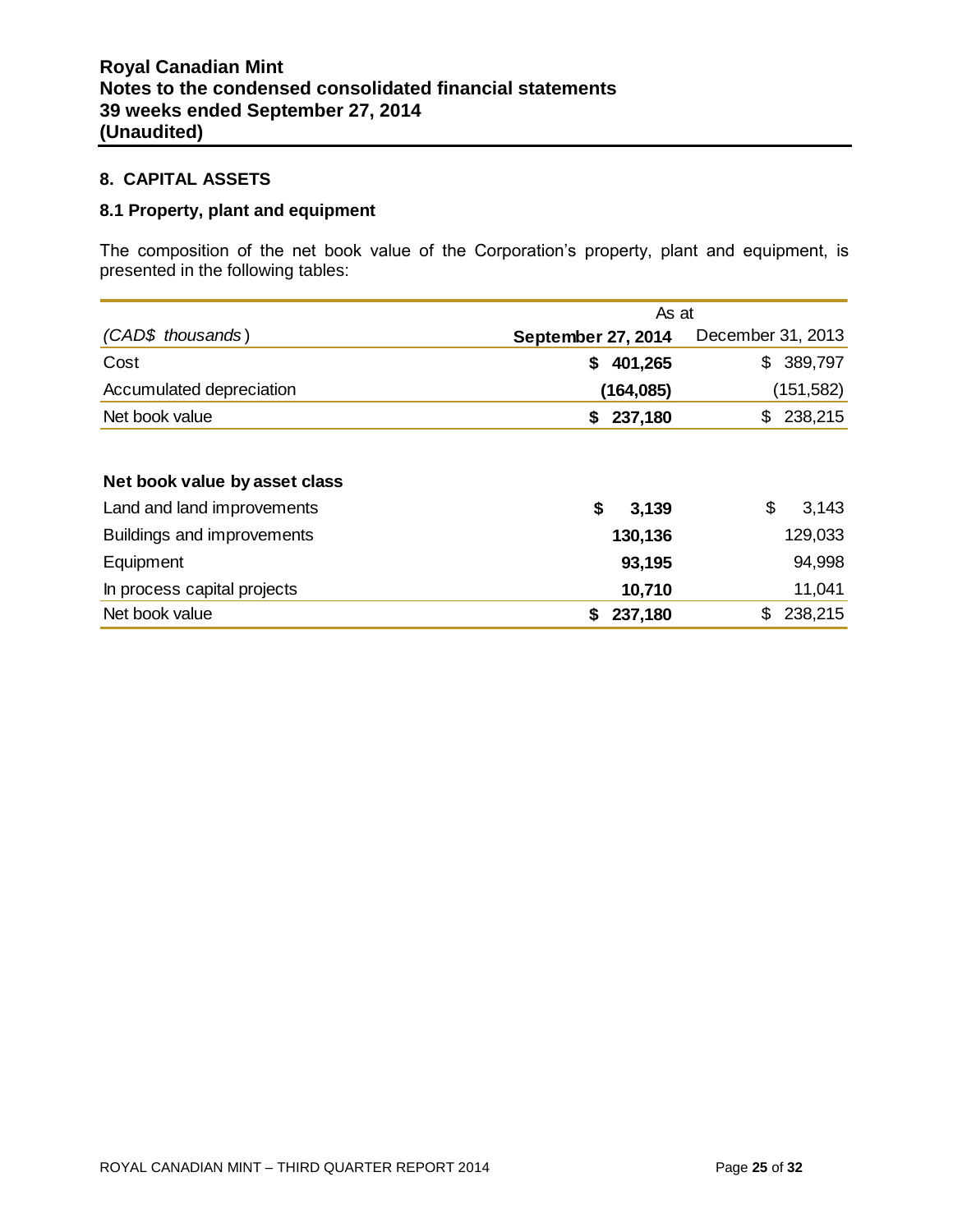Reconciliation of the opening and closing balances of property, plant and equipment for September 27, 2014:

|                                 |               |    |                           |               |    | <b>Capital</b> |                           |              |
|---------------------------------|---------------|----|---------------------------|---------------|----|----------------|---------------------------|--------------|
|                                 | Land and land |    | <b>Buildings and</b>      |               |    | projects in    |                           |              |
| (CAD\$ thousands)               |               |    | improvements improvements | Equipment     |    | process        |                           | <b>Total</b> |
| Cost                            |               |    |                           |               |    |                |                           |              |
| Balance at December 31, 2012    | \$<br>4,094   | S  | 78,124                    | \$<br>211,659 | -S | 55,337 \$      |                           | 349,214      |
| <b>Additions</b>                |               |    | 19,698                    | 12,337        |    | 9,327          |                           | 41,362       |
| <b>Transfers</b>                |               |    | 43,298                    | 10,325        |    | (53, 623)      |                           |              |
| Disposals                       |               |    |                           | (779)         |    |                |                           | (779)        |
| Balance at December 31, 2013    | 4,094         |    | 141,120                   | 233,542       |    | 11,041         |                           | 389,797      |
| <b>Additions</b>                |               |    | 3,291                     | 3,171         |    | 5,967          |                           | 12,429       |
| <b>Transfers</b>                |               |    | 2,177                     | 4,121         |    | (6, 298)       |                           |              |
| <b>Disposals</b>                |               |    | (422)                     | (539)         |    |                |                           | (961)        |
| Balance at September 27, 2014   | \$<br>4,094   | \$ | 146,166                   | \$<br>240,295 | \$ | 10,710         | $\boldsymbol{\mathsf{s}}$ | 401,265      |
| <b>Accumulated depreciation</b> |               |    |                           |               |    |                |                           |              |
| Balance at December 31, 2012    | \$<br>924     | \$ | 8,138                     | \$<br>128,261 | \$ |                | \$                        | 137,323      |
| Depreciation                    | 27            |    | 3,949                     | 11,054        |    |                |                           | 15,030       |
| <b>Disposals</b>                |               |    |                           | (771)         |    |                |                           | (771)        |
| Balance at December 31, 2013    | 951           |    | 12,087                    | 138,544       |    |                |                           | 151,582      |
| <b>Depreciation</b>             | 4             |    | 3,978                     | 9,089         |    |                |                           | 13,071       |
| <b>Disposals</b>                |               |    | (35)                      | (533)         |    |                |                           | (568)        |
| Balance at September 27, 2014   | \$<br>955     | \$ | 16,030                    | \$<br>147,100 | \$ |                | \$                        | 164,085      |
| Net book value at September 27, |               |    |                           |               |    |                |                           |              |
| 2014                            | \$<br>3,139   | \$ | 130,136                   | \$<br>93,195  | \$ | 10,710         | \$                        | 237,180      |

Property, plant and equipment are carried at cost less accumulated depreciation and accumulated impairment losses.

No indicators of impairment were found for property, plant and equipment as at September 27, 2014.

No asset is pledged as security for borrowings as at September 27, 2014.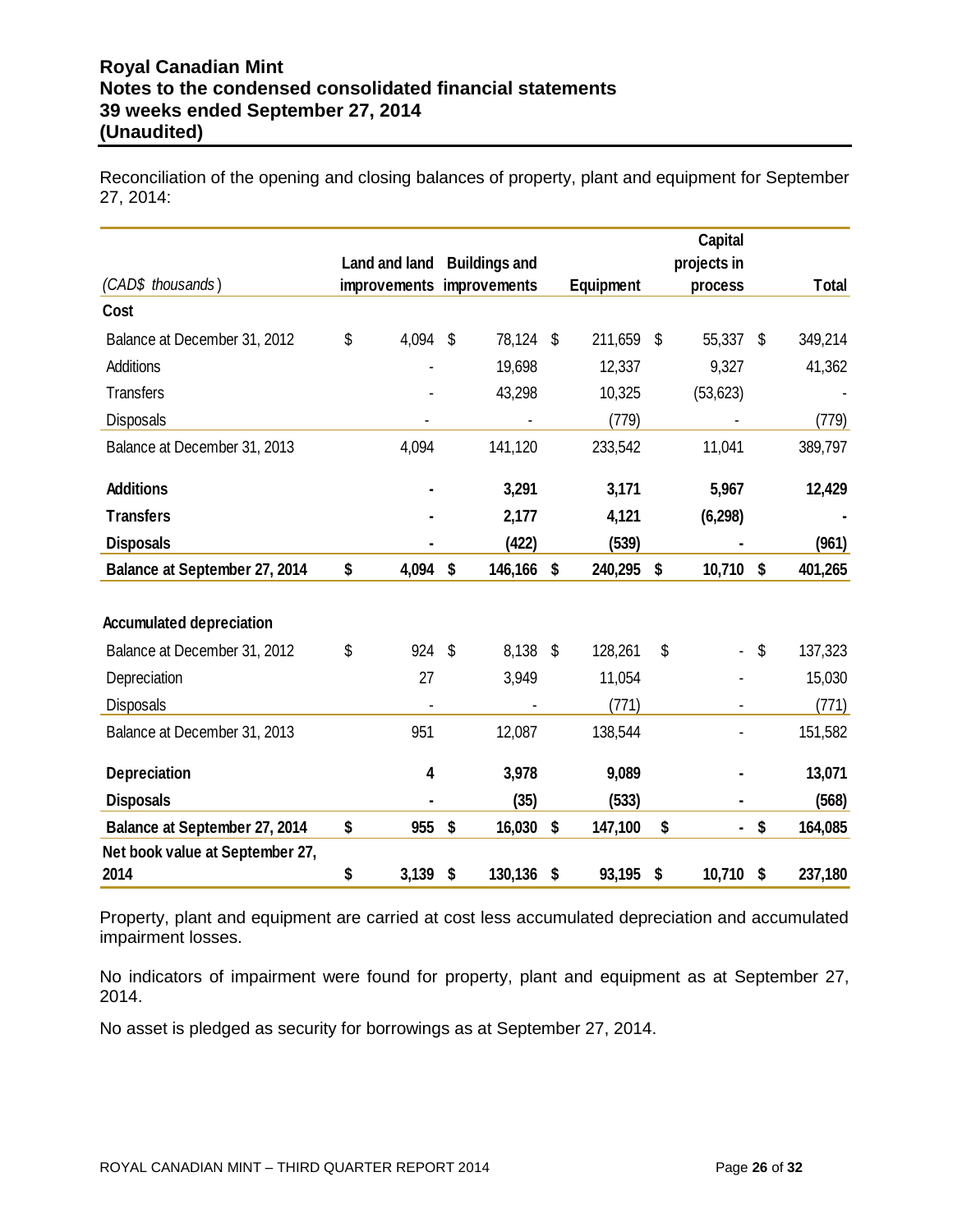#### **8.2 Intangible assets**

The Corporation's intangible assets contain mainly software for internal use or for providing services to customers.

Reconciliation of the opening and closing balances of intangibles for September 27, 2014:

|                                      |                 | <b>Capital</b><br>projects in |              |
|--------------------------------------|-----------------|-------------------------------|--------------|
| (CAD\$ thousands)                    | <b>Software</b> | process                       | Total        |
| Cost                                 |                 |                               |              |
| Balance at December 31, 2012         | \$<br>21,486    | \$<br>9,345                   | \$<br>30,831 |
| Additions                            | 1,264           | 5,656                         | 6,920        |
| <b>Transfers</b>                     | 1,745           | (1,745)                       |              |
| Balance at December 31, 2013         | 24,495          | 13,256                        | 37,751       |
| <b>Additions</b>                     | 2,448           | 492                           | 2,940        |
| <b>Transfers</b>                     | 12,706          | (12, 706)                     |              |
| <b>Balance at September 27, 2014</b> | \$<br>39,649    | \$<br>1,042                   | \$<br>40,691 |
|                                      |                 |                               |              |
| <b>Accumulated amortization</b>      |                 |                               |              |
| Balance at December 31, 2012         | \$<br>18,946    | \$                            | \$<br>18,946 |
| Depreciation                         | 1,619           |                               | 1,619        |
| Balance at December 31, 2013         | 20,565          |                               | 20,565       |
| Amortization                         | 2,457           |                               | 2,457        |
| <b>Balance at September 27, 2014</b> | \$<br>23,022    | \$                            | \$<br>23,022 |
| Net book value at September 27, 2014 | \$<br>16,627    | \$<br>1,042                   | \$<br>17,669 |
| Net book value at December 31, 2013  | \$<br>3,930     | \$<br>13,256                  | \$<br>17,186 |

No indicators of impairment were found for intangible assets as at September 27, 2014.

# **9. EMPLOYEE BENEFITS**

#### **9.1 Pension benefits**

Substantially all of the employees of the Corporation are covered by the Public Service Pension plan (the "Plan"), a contributory defined benefit plan established through legislation and sponsored by the Government of Canada. Contributions are required by both the employees and the Corporation. The President of the Treasury Board of Canada sets the required employer contributions based on a multiple of the employees' required contribution. Total contributions of \$8.7 million were recognized as an expense in the 39 weeks ended September 27, 2014 (39 weeks ended September 28, 2013 - \$8.2 million).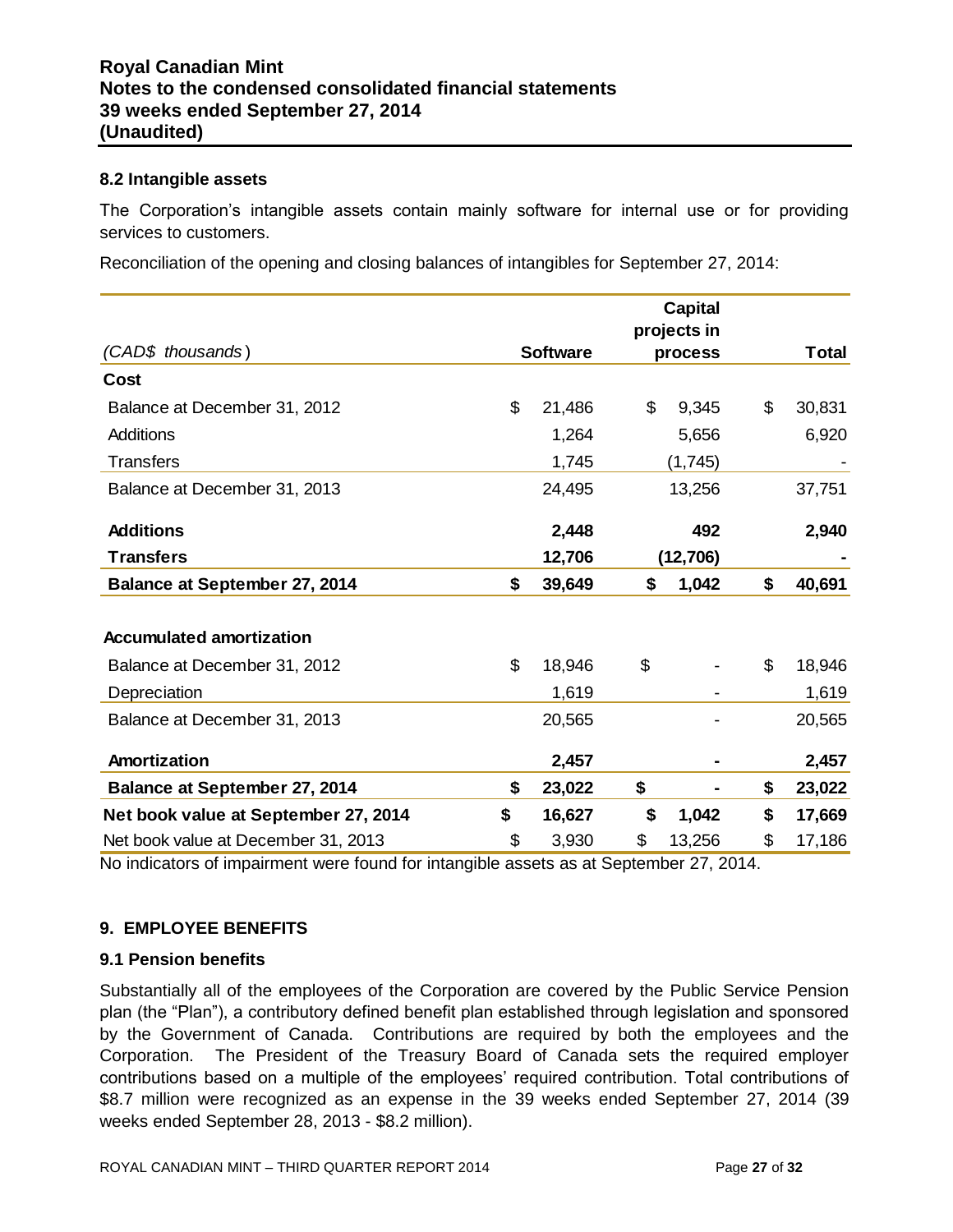#### **9.2 Other post-employment benefits**

The Corporation provides severance benefits to its employees and also provides supplementary retirement benefits including post-retirement benefits and post retirement insurance benefits to certain employees. The benefits are accrued as the employees render the services necessary to earn them. These benefits plans are unfunded and thus have no assets, resulting in a plan deficit equal to the accrued benefit obligation.

There was no settlement losses recognized in the 39 weeks ended September 27, 2014 or September 28, 2013. There were no past service costs or curtailments in the 39 weeks ended September 27, 2014 or September 28, 2013.

#### **9.3 Other long-term employee benefits**

The Corporation's other long-term benefits include benefits for employees in receipt of long-term disability benefits, sick leave and special leave benefits and worker's compensation benefits. These benefits plans are unfunded and thus have no assets, resulting in a plan deficit equal to the accrued benefit obligation.

## **10. REVENUE**

|                                        | 13 weeks ended |         |  |            | 39 weeks ended |             |    |                                                         |
|----------------------------------------|----------------|---------|--|------------|----------------|-------------|----|---------------------------------------------------------|
|                                        |                |         |  |            |                |             |    | September 27, September 28, September 27, September 28, |
| (CAD\$ thousands)                      |                | 2014    |  | 2013       |                | 2014        |    | 2013                                                    |
| Revenue from the sale of goods         |                | 496,812 |  | \$ 673,859 |                | \$1,728,452 | \$ | 2,580,165                                               |
| Revenue from the rendering of services |                | 3,687   |  | 4,401      |                | 11.149      |    | 11,897                                                  |
| <b>Total Revenue</b>                   |                | 500,499 |  | \$ 678,260 |                | \$1,739,601 | \$ | 2,592,062                                               |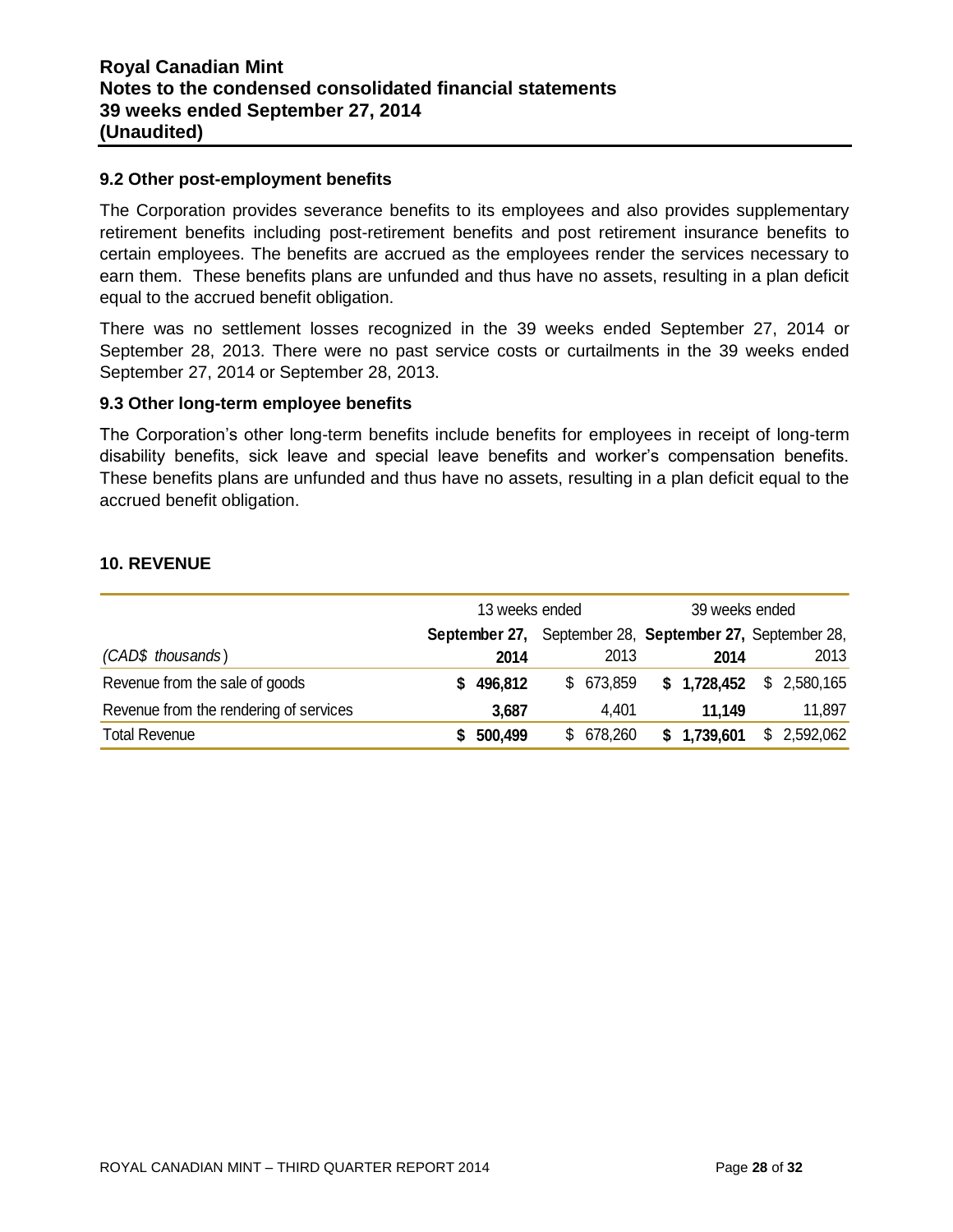# **11. DEPRECIATION AND AMORTIZATION EXPENSES**

|                                               | 13 weeks ended |               |  |       | 39 weeks ended |                                           |  |        |
|-----------------------------------------------|----------------|---------------|--|-------|----------------|-------------------------------------------|--|--------|
|                                               |                | September 27, |  |       |                | September 28, September 27, September 28, |  |        |
| (CAD\$ thousands)                             |                | 2014          |  | 2013  |                | 2014                                      |  | 2013   |
| Depreciation of property, plant and equipment |                | 4,462         |  | 4,115 |                | 13.071                                    |  | 11,075 |
| Amortization of intangible assets             |                | 1,088         |  | 524   |                | 2,456                                     |  | 1,387  |
| Total depreciation and amortization expenses  |                | 5,550         |  | 4,639 |                | 15,527                                    |  | 12,462 |

Depreciation and amortization expenses were reclassed to other operating expenses as follows:

|                                              | 13 weeks ended |       |    |       | 39 weeks ended                            |        |    |        |
|----------------------------------------------|----------------|-------|----|-------|-------------------------------------------|--------|----|--------|
|                                              | September 27,  |       |    |       | September 28, September 27, September 28, |        |    |        |
| (CAD\$ thousands)                            |                | 2014  |    | 2013  |                                           | 2014   |    | 2013   |
| Cost of goods sold                           | S              | 3,789 | \$ | 3,488 |                                           | 10,973 | \$ | 9,195  |
| Marketing and sales expenses                 |                | 704   |    | 460   |                                           | 2,174  |    | 1,307  |
| Administration expenses                      |                | 1,057 |    | 691   |                                           | 2,380  |    | 1,960  |
| Total depreciation and amortization expenses |                | 5,550 | \$ | 4,639 |                                           | 15,527 |    | 12,462 |

# **12. SCIENTIFIC RESEARCH AND EXPERIMENTAL DEVELOPMENT EXPENSES, NET**

|                                                           | 13 weeks ended                                          |       |   | 39 weeks ended |  |       |  |       |
|-----------------------------------------------------------|---------------------------------------------------------|-------|---|----------------|--|-------|--|-------|
|                                                           | September 27, September 28, September 27, September 28, |       |   |                |  |       |  |       |
|                                                           |                                                         |       |   |                |  |       |  |       |
| (CAD\$ thousands)                                         |                                                         | 2014  |   | 2013           |  | 2014  |  | 2013  |
| Research and development expenses                         |                                                         | 1.518 | S | 3,119          |  | 6,382 |  | 7,324 |
| Scientific research and development investment tax credit |                                                         | (122) |   | (100)          |  | (522) |  | (706) |
| Research and development expenses, net                    |                                                         | 1,396 |   | 3,019          |  | 5,860 |  | 6,618 |

The net expenses of research and development are included in the administration expenses in the consolidated statement of comprehensive income.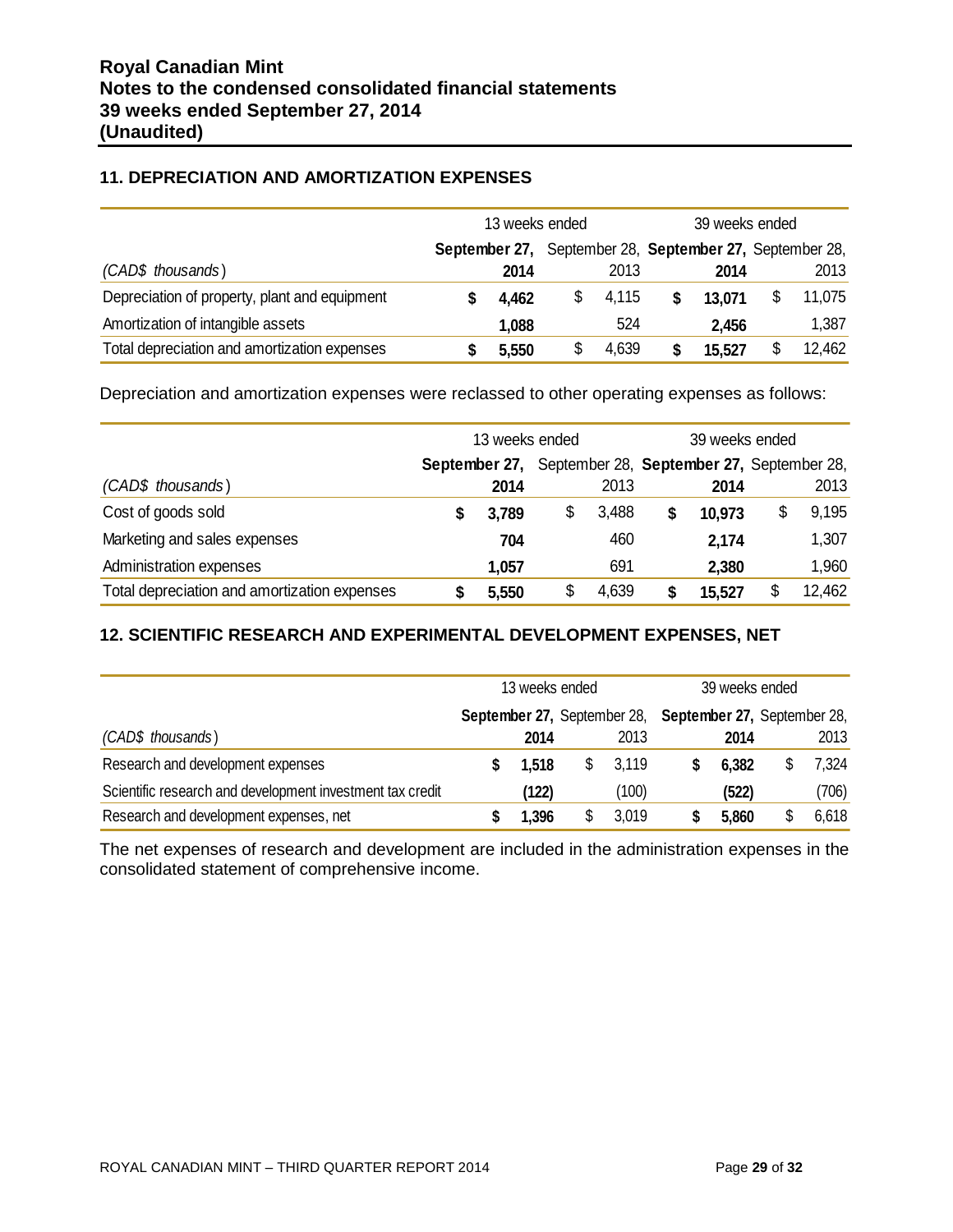# **13. RELATED PARTY TRANSACTIONS**

The Corporation is related in terms of common ownership to all Government of Canada owned entities. The Corporation enters into transactions with these entities in the normal course of business, under the same terms and conditions that apply to unrelated parties. In accordance with disclosure exemption regarding "government related entities", the Corporation is exempt from certain disclosure requirements of IAS 24 relating to its transactions and outstanding balances with:

- a government that has control, joint control or significant influence over the reporting entity; and
- another entity that is a related party because the same government has control, joint control or significant influence over both the reporting entity and the other entity.

Based on this exemption, as the Corporation has not entered into any transactions with these related parties which are considered to be individually or collectively significant, the Corporation has not disclosed any details of its transactions with:

- The Government of Canada, and departments thereof
- All federal Crown corporations

Transactions with the Department of Finance ("DOF") related to the production, management and delivery of Canadian circulation coins are negotiated and measured at fair value under a three year Memorandum of Understanding, where pricing is agreed annually in the normal course of operations.

The revenues related to the transactions with Department of Finance are as follows:

|                   | 13 weeks ended          |    |        |                         | 39 weeks ended |        |
|-------------------|-------------------------|----|--------|-------------------------|----------------|--------|
|                   | September September 28, |    |        | September September 28, |                |        |
| (CAD\$ thousands) | 27, 2014                |    | 2013   |                         | 27, 2014       | 2013   |
| Revenue from DOF  | \$27,348                | \$ | 28,164 | S.                      | 78.469         | 76,350 |

Due to the retrospective application of IAS 16 at the date of transition to IFRS on January 1st, 2010, depreciation expenses that have been charged under Canadian GAAP to the Department of Finance at a rate in excess of actual depreciation expenses incurred under IAS 16 have been adjusted by the amount of \$8.2 million at that time. This amount was included in accounts payable and accrued liabilities on the consolidated statement of financial position since it could be reimbursable on demand to DOF. Starting in 2011, the Corporation began reducing the billing to the Department of Finance by \$0.5 million annually and the remainder of \$6.7 million as at September 27, 2014 (December 31, 2013 - \$6.7 million) will be deducted in future billings over the next 13 years.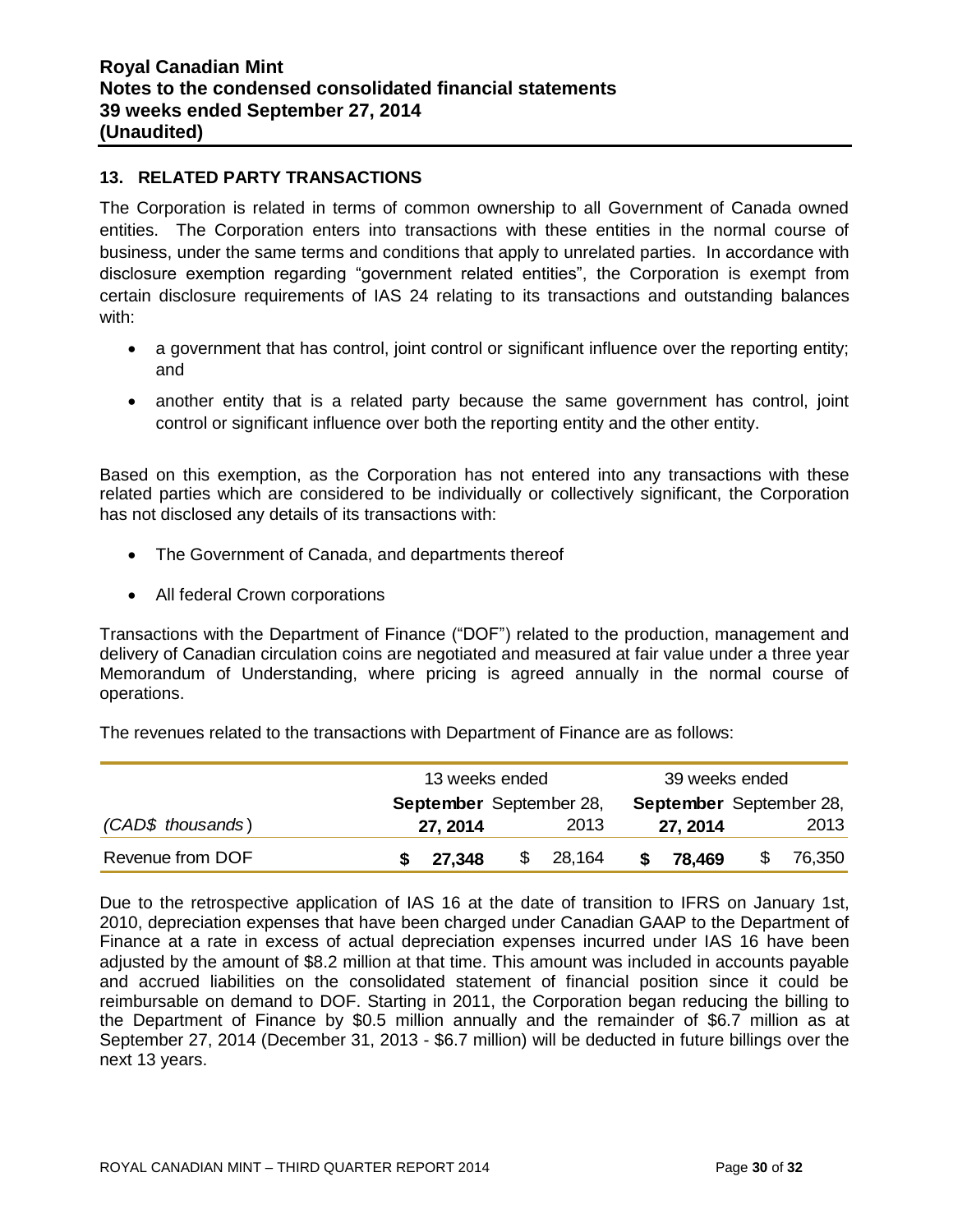# **14. COMMITMENTS, CONTINGENCIES AND GUARANTEES**

#### **14.1 Precious metal leases**

In order to facilitate the production of precious metal coins and manage the risks associated with changes in metal prices, the Corporation may enter into firm fixed price purchase commitments, as well as precious metals leases. As at September 27, 2014 the Corporation had \$30.1 million outstanding precious metal purchase commitments (December 31, 2013 – \$41.4 million). At the end of the period, the Corporation had entered into precious metal leases as follows:

|               | As at              |                   |  |  |  |  |
|---------------|--------------------|-------------------|--|--|--|--|
| <b>Ounces</b> | September 27, 2014 | December 31, 2013 |  |  |  |  |
| Gold          | $\blacksquare$     | 21,062            |  |  |  |  |
| Silver        | 6,014,828          | 5,084,108         |  |  |  |  |
| Platinum      | 11,896             | 16,001            |  |  |  |  |
| Palladium     | 300                |                   |  |  |  |  |

The fees for these leases are based on market value. The precious metal lease payment expensed for the 39 weeks ended September 27, 2014 is \$1.8 million (39 weeks ended September 28, 2013 - \$2.2 million). The value of the metals under these leases has not been reflected in the Corporation's consolidated financial statements since the Corporation intends to settle these commitments through receipt or delivery of the underlying metal.

#### **14.2 Base metal commitments**

In order to facilitate the production of circulation and non-circulation coins (for Canada and other countries) and manage the risks associated with changes in metal prices, the Corporation may enter into firm fixed price purchase commitments. As at September 27, 2014, the Corporation had \$ 22.2 million (December 31, 2013 - \$34.2 million) in purchase commitments outstanding.

#### **14.3 Trade finance bonds and bank guarantees**

The Corporation has various outstanding bank guarantees and trade finance bonds associated with the production of foreign circulation coin contracts. These were issued in the normal course of business. The guarantees and bonds are delivered under standby facilities available to the Corporation through various financial institutions. Performance guarantees generally have a term up to one year depending on the applicable contract, while warranty guarantees can last up to five years. Bid bonds generally have a term of less than three months, depending on the length of the bid period for the applicable contract. The various contracts to which these guarantees or bid bonds apply generally have terms ranging from one to two years. Any potential payments which might become due under these commitments would relate to the Corporation's non-performance under the applicable contract. The Corporation does not anticipate any material payments will be required in the future. As of September 27, 2014, under the guarantees and bid bonds, the maximum potential amount of future payments is \$7.9million (December 31, 2013 - \$9.5 million).